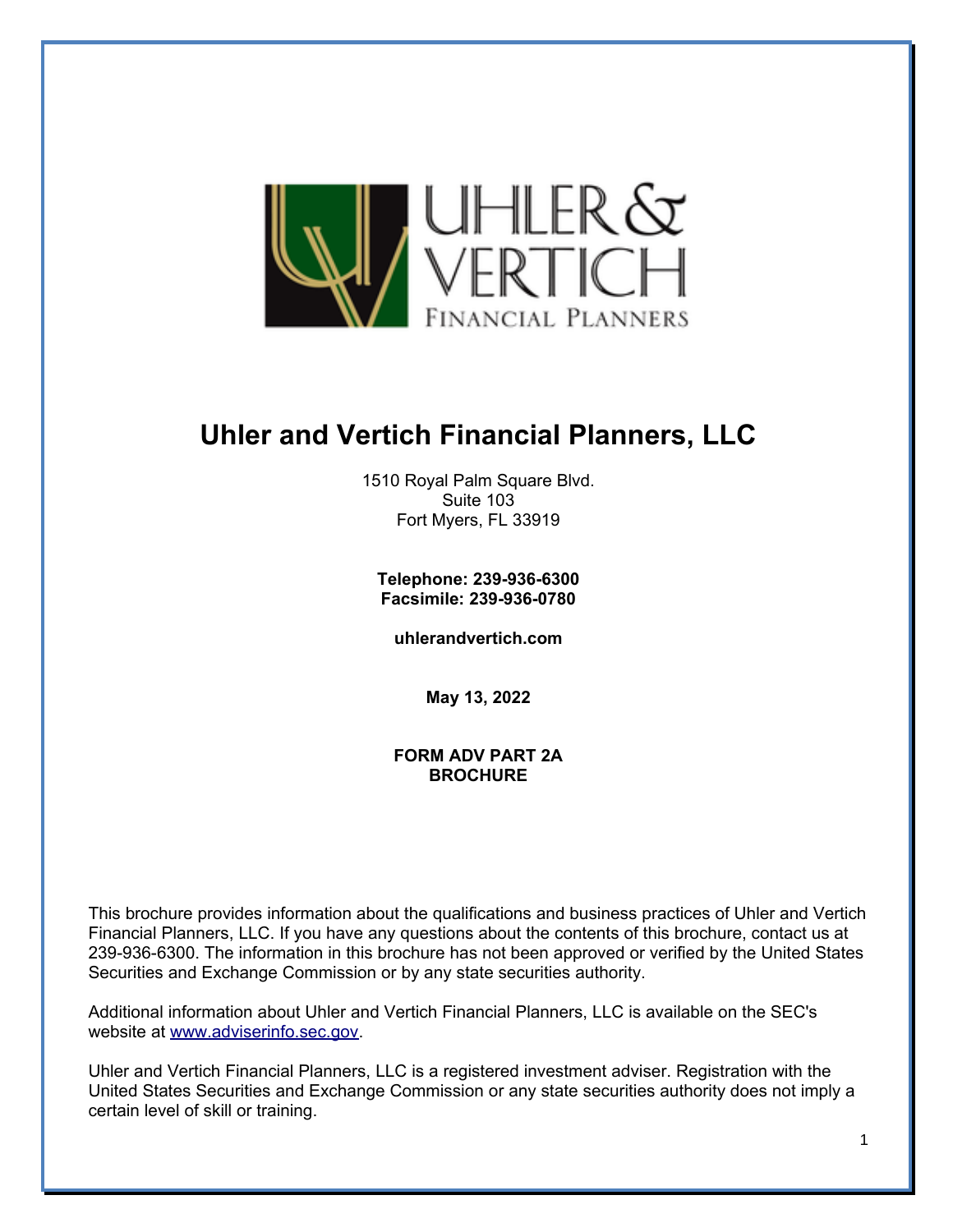# **Item 2 Material Changes**

As a registered investment adviser, we must ensure that our brochure is current and accurate and makes full disclosure of all material facts relating to the advisory relationship. If there have been any material changes to our business or advisory practices since our last annual update, we will provide a description of such material changes here. Pursuant to SEC Rules, we will ensure that you receive a summary of any material changes to this and subsequent Brochures within 120 days of the close of our fiscal year. We may further provide other ongoing disclosure information about material changes as necessary.

Since the filing of our last annual updating amendment, dated February 28, 2022, we have no material changes to report.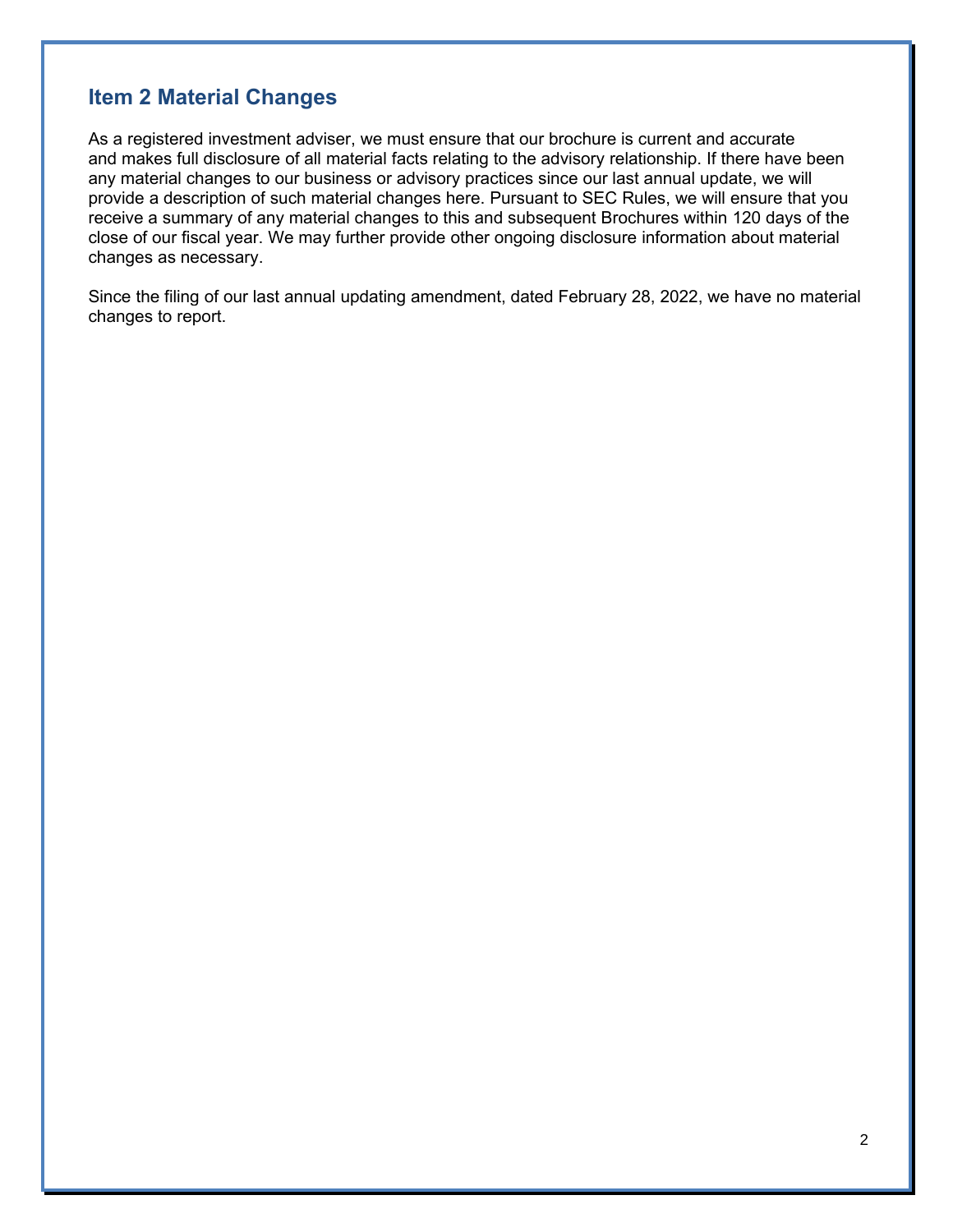# **Item 3 Table of Contents**

| Item 1 Cover Page                                                                 | Page 1  |
|-----------------------------------------------------------------------------------|---------|
| Item 2 Material Changes                                                           | Page 2  |
| Item 3 Table of Contents                                                          | Page 3  |
| Item 4 Advisory Business                                                          | Page 4  |
| Item 5 Fees and Compensation                                                      | Page 8  |
| Item 6 Performance-Based Fees and Side-By-Side Management                         | Page 13 |
| Item 7 Types of Clients                                                           | Page 13 |
| Item 8 Methods of Analysis, Investment Strategies and Risk of Loss                | Page 14 |
| Item 9 Disciplinary Action                                                        | Page 17 |
| Item 10 Other Financial Industry Activities and Affiliations                      | Page 17 |
| Item 11 Code of Ethics, Participation in Client Transactions and Personal Trading | Page 19 |
| Item 12 Brokerage Practices                                                       | Page 20 |
| Item 13 Review of Accounts                                                        | Page 21 |
| Item 14 Client Referrals and Other Compensation                                   | Page 21 |
| Item 15 Custody                                                                   | Page 22 |
| Item 16 Investment Discretion                                                     | Page 22 |
| Item 17 Voting Client Securities                                                  | Page 23 |
| Item 18 Financial Information                                                     | Page 23 |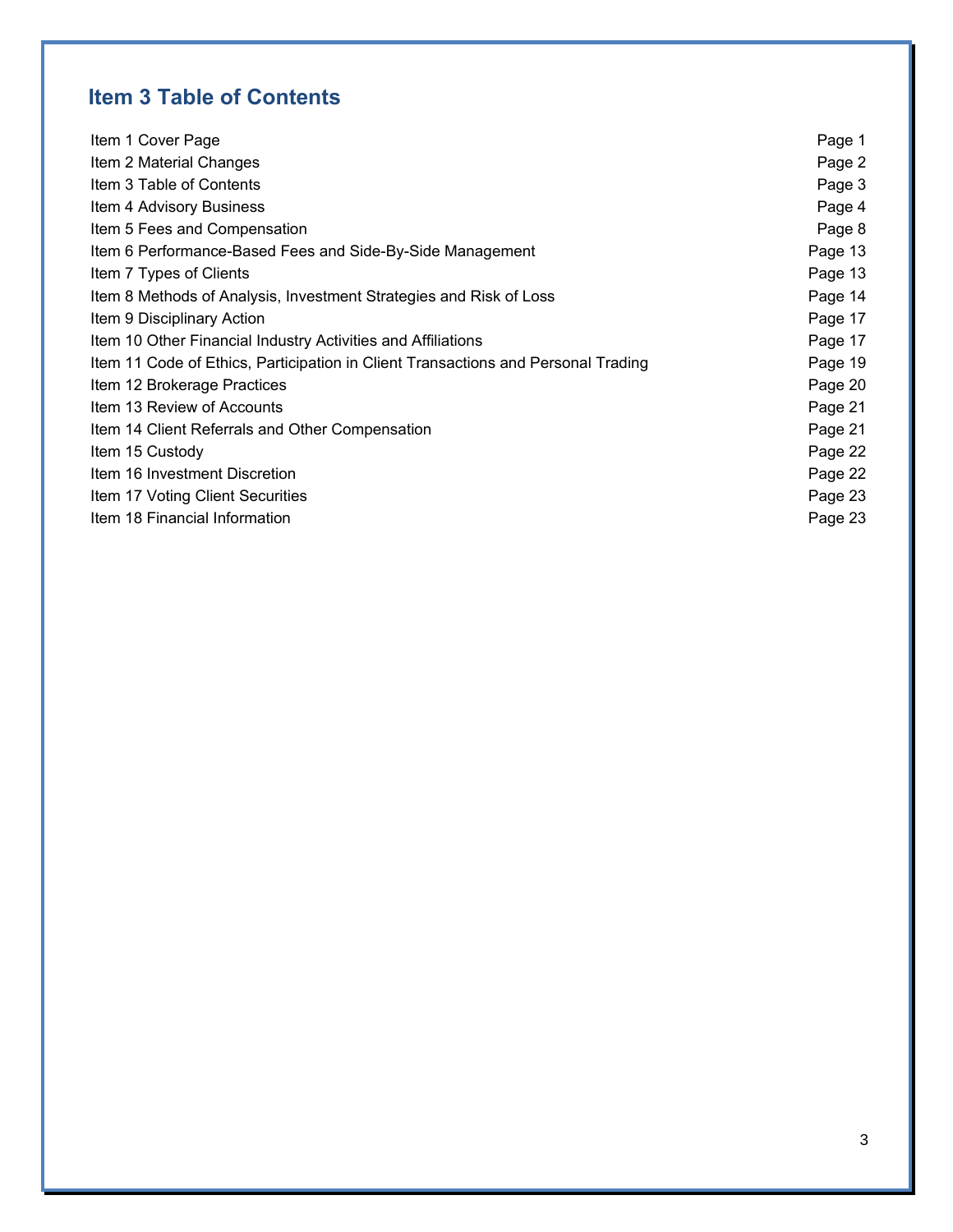# **Item 4 Advisory Business**

### **Description of Firm**

Uhler and Vertich Financial Planners, LLC ("UVFP") is a registered investment adviser based in Fort Myers, Florida. We are organized as a limited liability company ("LLC") under the laws of the state of Florida. We have been providing investment advisory services since 2004. Uhler and Vertich Financial Planners was founded in July 2002 and is owned by J. Thomas Uhler and J. Corey Vertich.

The following paragraphs describe our services and fees. Refer to the description of each investment advisory service listed below for information on how we tailor our advisory services to your individual needs. As used in this brochure, the words "we," "our," and "us" refer to Uhler and Vertich Financial Planners, LLC and the words "you," "your," and "client" refer to you as either a client or prospective client of our firm.

#### **Wealth Management Services**

We offer discretionary wealth management services. Our investment advice is tailored to meet our clients' needs and investment objectives.

If you participate in our discretionary wealth management services, we require you to grant us discretionary authority to manage your account. Subject to a grant of discretionary authorization, we have the authority and responsibility to formulate investment strategies on your behalf. Discretionary authorization will allow us to determine the specific securities, and the amount of securities, to be purchased or sold for your account without obtaining your approval prior to each transaction. We will also have discretion over the broker or dealer to be used for securities transactions, and over the commission rates to be paid. Discretionary authority is typically granted by the investment advisory agreement you sign with our firm, a power of attorney, or trading authorization forms.

You may limit our discretionary authority (for example, limiting the types of securities that can be purchased or sold for your account) by providing our firm with your restrictions and guidelines in writing.

We may also offer non-discretionary wealth management services. If you enter into non-discretionary arrangements with our firm, we must obtain your approval prior to executing any transactions on behalf of your account. You have an unrestricted right to decline to implement any advice provided by our firm on a non-discretionary basis.

As part of our portfolio management services, we may use one or more sub-advisers to manage a portion of your account on a discretionary basis. The sub-adviser(s) may use one or more of their model portfolios to manage your account. We will regularly monitor the performance of your accounts managed by sub-adviser(s), and may hire and fire any sub-adviser without your prior approval.

#### *Financial Planning*

We offer a comprehensive financial plan as part of our wealth management services. Financial plans are based on the client's stated goals, objectives, financial circumstances, and time horizon.

Financial plans are based on your financial situation at the time we present the plan to you, and on the financial information you provide to us. You must promptly notify our firm if your financial situation, goals, objectives, or needs change.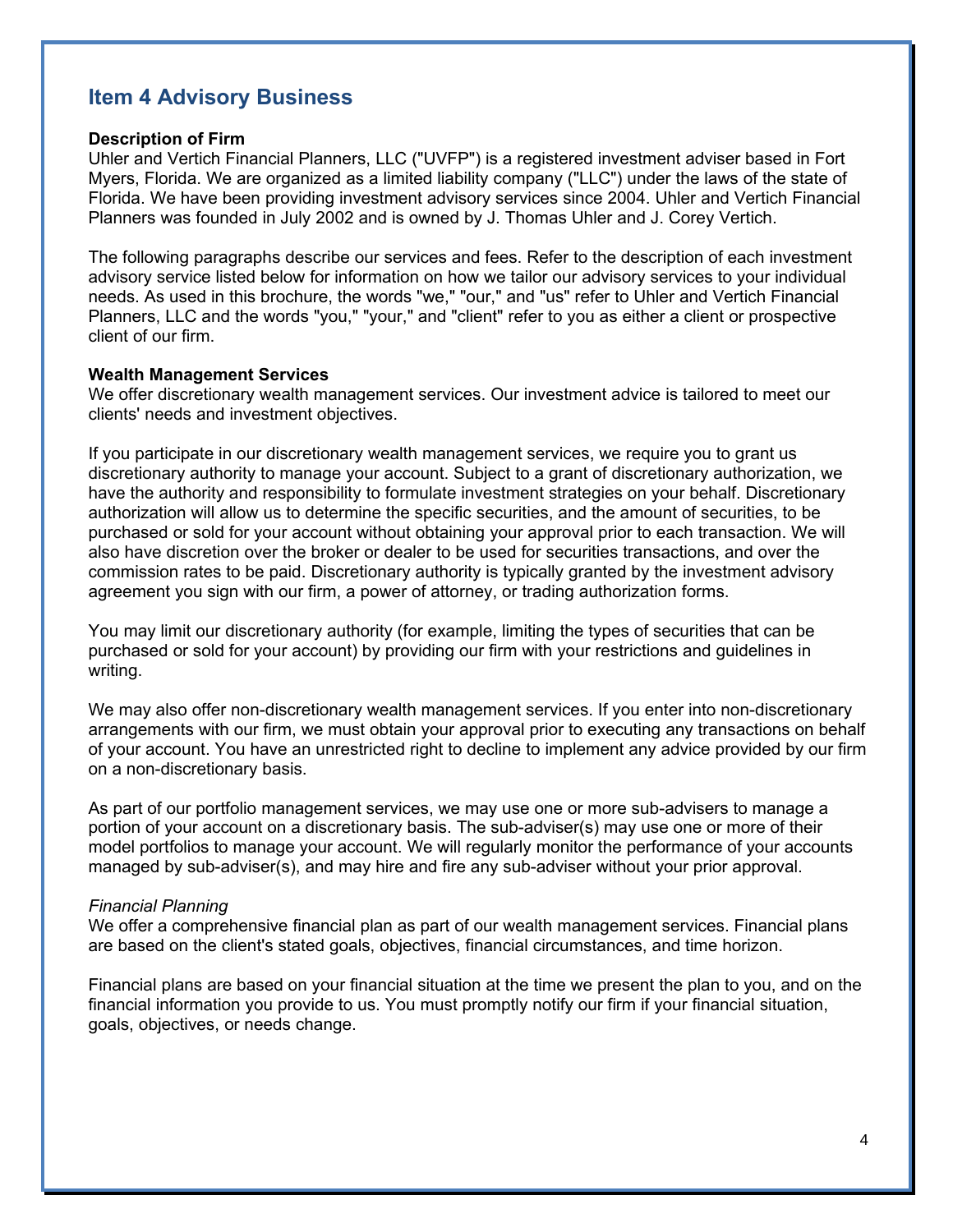### *Investment Management Program for Advisory Clients (IMPAC)*

This is a fee-based account, by way of selection of other advisors, offered and administered through Raymond James Financial Services ("RJFS"), member FINRA/SIPC, a registered broker/dealer, in which the client is provided with ongoing investment advice and monitoring of securities holdings. Uhler and Vertich Financial Planners will manage the account on a discretionary or non-discretionary basis according to the client's objectives.

The Investment Management Program for Advisory Clients ("IMPAC") is a fee-based account, which offers you, on a non-discretionary basis (or discretionary, provided certain qualifications are met), the ability to pay an advisory fee on the assets in your account and a nominal \$15.00 transaction charge in lieu of a commission for each transaction with the exception of certain Non-Partner Fund purchases.

Refer to Item 5 - *Fees and Compensation* for further information regarding fees.

### *Freedom Investment Management Program*

This is a managed wrap fee program sponsored and managed by Raymond James Associates, Inc. ("RJA"). UVFP offers RJA's Freedom Investment Management Program to our clients under a sub advisory agreement with RJA. Our advisors work with our clients to determine if the program is appropriate and help the client to select the managers, strategies, or disciplines within the programs, as applicable. Once the program is selected by the client, RJA is appointed as a discretionary investment adviser under the appropriate advisory agreement. In this way, RJA acts as a sub-adviser in directly (or indirectly through other sub-advisers) managing client's assets through the selected program.

Both RJA (and its affiliates and agents, and other sub-advisers, as applicable) and UVFP receive a portion of the advisory fee paid by the client. For further information please refer to the corresponding RJA Wrap Fee Program Brochure.

#### *Investment of Cash Reserves*

With respect to cash reserves of advisory Client accounts, the custodian of the account assets will determine where cash reserves are held. The custodian may offer one or multiple options to different account types (such as non-taxable and managed accounts). In addition, the custodian may, among other things, consider terms and conditions, risks and features, conflicts of interest, current interest rates, the manner by which future interest rates will be determined, and the nature and extent of insurance coverage (such as deposit protection from the Federal Deposit Insurance Corporation and the Securities Investor Protection Corporation). The custodian may change an investment option at any time by providing the Client with thirty (30) days advance written notice of such change, modification or amendment. As of March 2017, Clients using a non-discretionary account may select various Cash Sweep Options which include the Raymond James Bank Deposit Program ("RJBDP") and the Credit Interest Program ("CIP") sponsored by Raymond James & Associates, member New York Stock Exchange/ SIPC ("RJA"). The client's financial advisor may invest in money market funds if it is suitable for the client based on their investment objectives, goals and risk tolerance.

Raymond James Bank is an affiliate of RJFS and offers a similar interest rate to the yield on CIP, but generally earns more than the interest it pays on such balances. Raymond James & Associates generally earns a higher rate of interest on CIP balances than the interest rate it pays on such balances. The income earned by RJA is in addition to the asset-based fees that RJFS receives from these accounts.

Where an unaffiliated third party acts as custodian of account assets, the Client and/or the custodian will determine where cash reserves are held.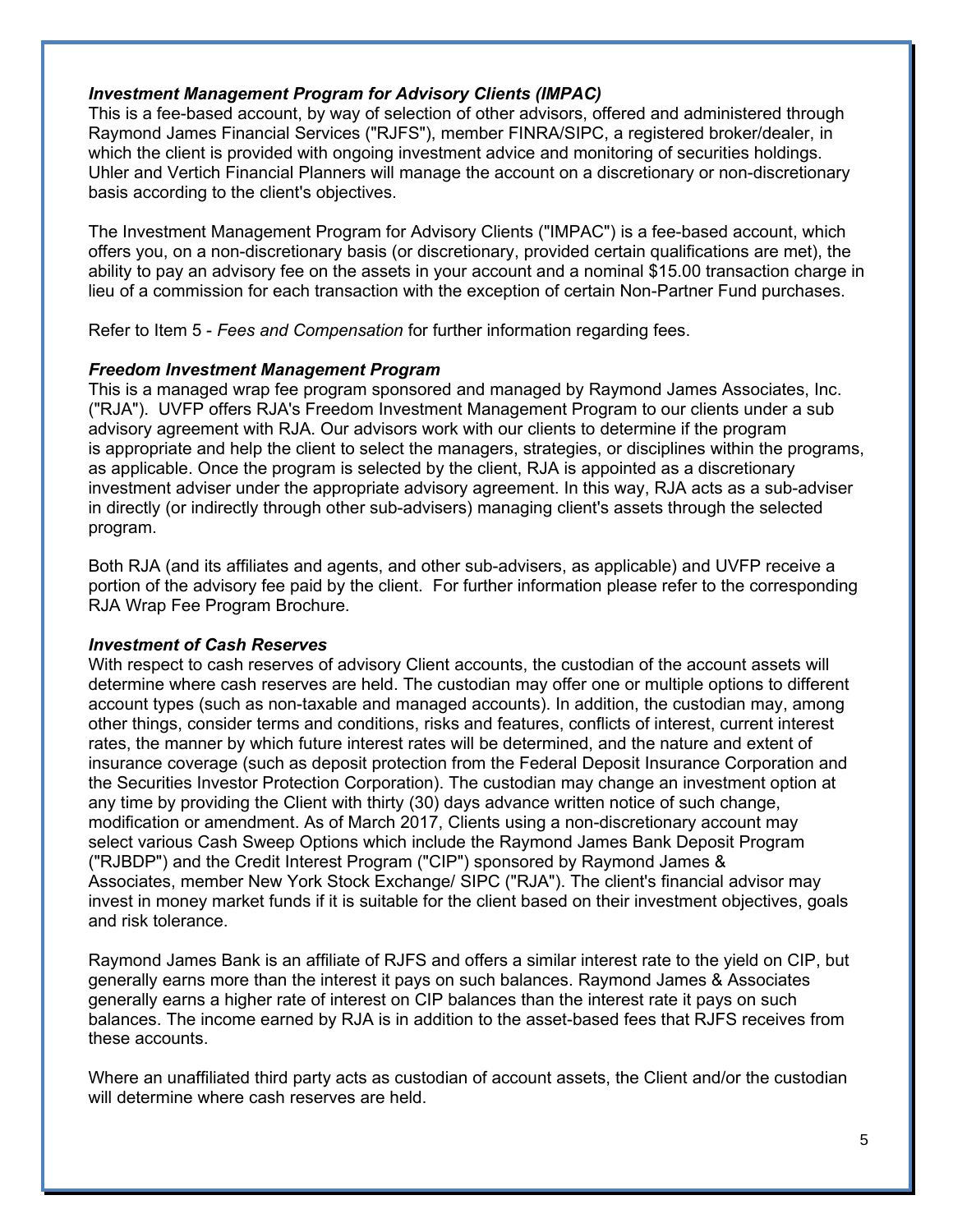Cash balances arising from the sale of securities, redemptions of debt securities, dividend and interest payments and funds received from customers are invested automatically ("swept") on a daily basis. When securities are sold, funds are deposited on the day after settlement date. Funds placed in a Client's account by personal check usually will not be invested until the second business day following the day that the deposit is credited to the Client's account. Due to the foregoing practices, RJA may obtain federal funds prior to the date that deposits are credited to Client accounts and thus may realize some benefit because of the delay in investing such funds.

For further information please refer to the Cash Sweep Options disclosure statement, a copy of which is available from your Investment Adviser Representative, or is available on the Raymond James public website, [www.raymondjames.com.](http://www.raymondjames.com/)

### *Other Considerations*

UVFP assesses advisory fees on cash sweep balances ("cash") held in IMPAC accounts. Billing cash balances, particularly when the cash balance is maintained for an extended period of time or comprises a significant portion of the Account Value, may create a financial incentive for a financial advisor to recommend maintenance of this cash versus investing in an otherwise advisory fee-eligible security. For example, it's generally expected that the advisory fee will be higher than the interest a client will earn on this cash balance through their sweep account, so the client should expect to achieve a negative return on this portion of their account, although such cash balances will not be subject to market risk (that is, risk of loss) associated with securities investments. As a result, clients should periodically re-evaluate whether their maintenance of a cash balance is appropriate in light of their financial situation and investment goals and should understand that this cash may be held outside of their advisory account and not be subject to advisory fees. Please see "Investment of Cash Reserves" for additional information on cash sweep options.

Cash balances are generally expected to be a small percentage of the overall account value, as determined by the sub-adviser, in RJA Freedom Investment Mangagement Program accounts and therefore these accounts are not subject to the Cash Rule.

Clients should also understand that certain no-load variable annuities may be offered in the IMPAC and may be charged an advisory fee. The annual advisory fees charged for these no-load variable annuities are in addition to the management fees and operating expenses charged by the insurance companies offering these products.

Clients should also understand that more sophisticated investments such as short sells and margins may be offered in the IMPAC Fees for advice and execution on these securities are based on the total asset value of the account. While a negative amount may show on a client's statement for the margined security as the result of a lower net market value, the amount of the fee is based on the absolute market value. This could create a conflict of interest where a financial advisor may have an incentive to encourage the use of margin to create a higher market value and therefore receive a higher fee. The use of margin may also result in interest charges in addition to all other fees and expenses associated with the security involved.

A client's total cost of each of the services provided through these programs, if purchased separately, could be more or less than the costs of each respective program. Cost factors may include the client's ability to:

- A. Obtain the services provided within the programs separately with respect to the selection of mutual funds,
- B. Invest and rebalance the selected mutual funds without the payment of a sales charge, and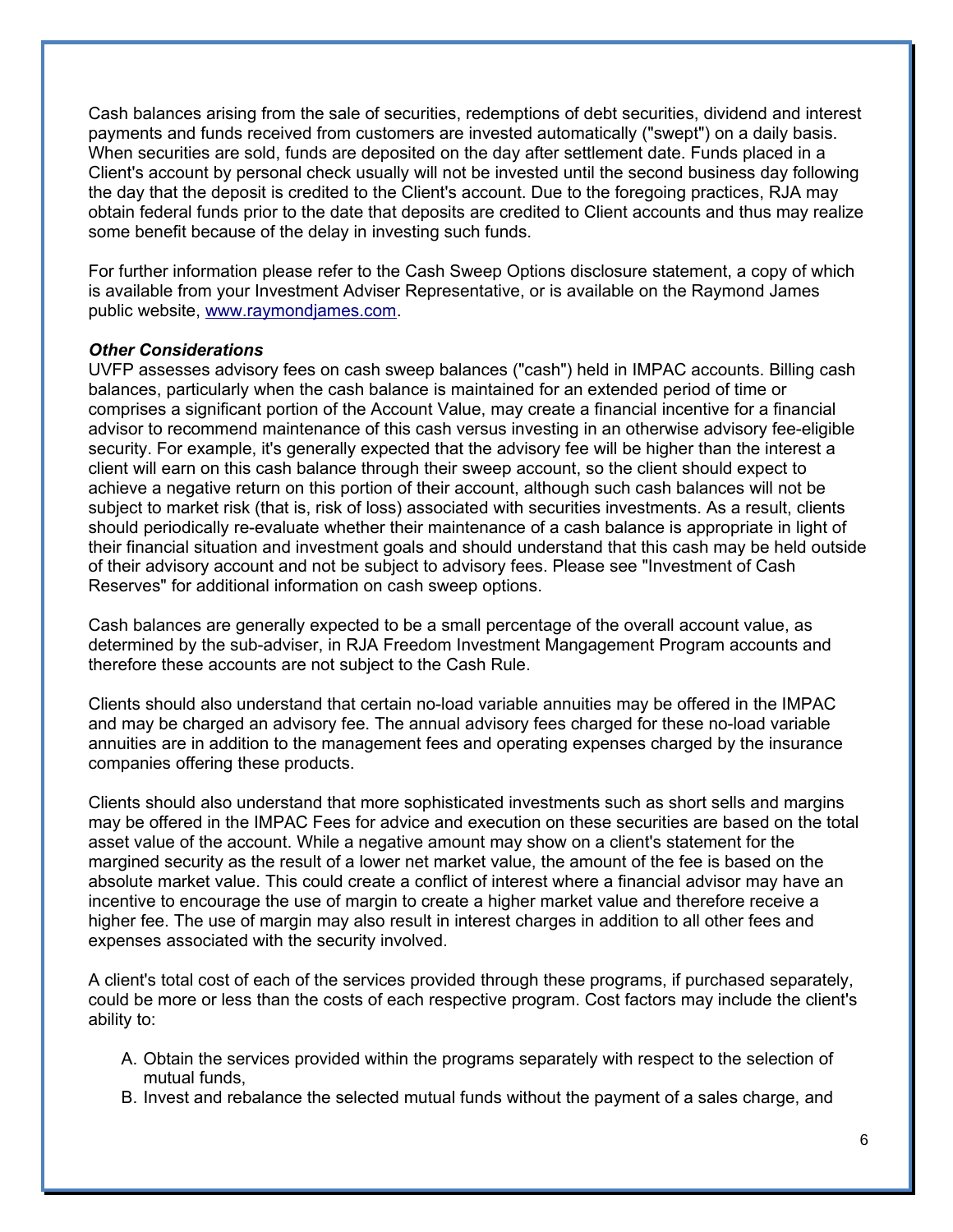C. Obtain performance reporting comparable to those provided within each program.

When making cost comparisons, clients should be aware that the combination of multiple mutual fund investments, advisory services, custodial and brokerage services available through each program may not be available separately or may require multiple accounts, documentation and fees. If an account is actively traded or the client otherwise may not qualify for reduced sales charges for fund purchases, the fees may be less expensive than separately paying the sales charges and advisory fees. If an account is not actively traded or the client otherwise would qualify for reduced sales charges, the fees in these programs may be more expensive than if utilized separately.

The client's financial advisor may have a financial incentive to recommend a fee-based advisory program rather than paying for investment advisory services, brokerage, performance reporting and other services separately. A portion of the annual advisory fee is paid to the client's financial advisor, which may be more than the financial advisor would receive under an alternative program offering or if the client paid for these services separately. Therefore, the client's financial advisor may have a financial incentive to recommend a particular account program over another. Financial advisors do not receive a financial incentive to recommend and sell proprietary mutual funds versus non-proprietary funds. However, because compensation structures vary by product type, financial advisors may receive higher compensation for certain product types. In addition, your financial advisor may receive incentive compensation for utilizing a particular account program.

UVFP believes the charges and fees offered within each fee-based program are competitive with alternative programs available through other firms and/or investment sources yet makes no guarantee that the aggregate cost of a particular program is lower than that which may be available elsewhere.

Clients can terminate all advisory agreements within the first 5 days and any fees charged will be refunded.

### **Insurance**

UVFP from time to time may offer insurance contracts that are not subject to regulatory supervision by RJFS. This outside business activity will be processed through various insurance brokers. Normal and customary commissions as determined by the insurance carrier will compensate UVFP.

### **Types of Investments**

We primarily offer advice on mutual funds. Refer to the *Methods of Analysis, Investment Strategies and Risk of Loss* below for additional disclosures on this topic.

Additionally, we may advise you on various types of investments based on your stated goals and objectives. We may also provide advice on any type of investment held in your portfolio at the inception of our advisory relationship.

Since our investment strategies and advice are based on each client's specific financial situation, the investment advice we provide to you may be different or conflicting with the advice we give to other clients regarding the same security or investment.

### **IRA Rollover Recommendations**

Effective December 20, 2021 (or such later date as the US Department of Labor ("DOL") Field Assistance Bulletin 2018-02 ceases to be in effect), for purposes of complying with the DOL's Prohibited Transaction Exemption 2020-02 ("PTE 2020-02") where applicable, we are providing the following acknowledgment to you. When we provide investment advice to you regarding your retirement plan account or individual retirement account, we are fiduciaries within the meaning of Title I of the Employee Retirement Income Security Act and/or the Internal Revenue Code, as applicable,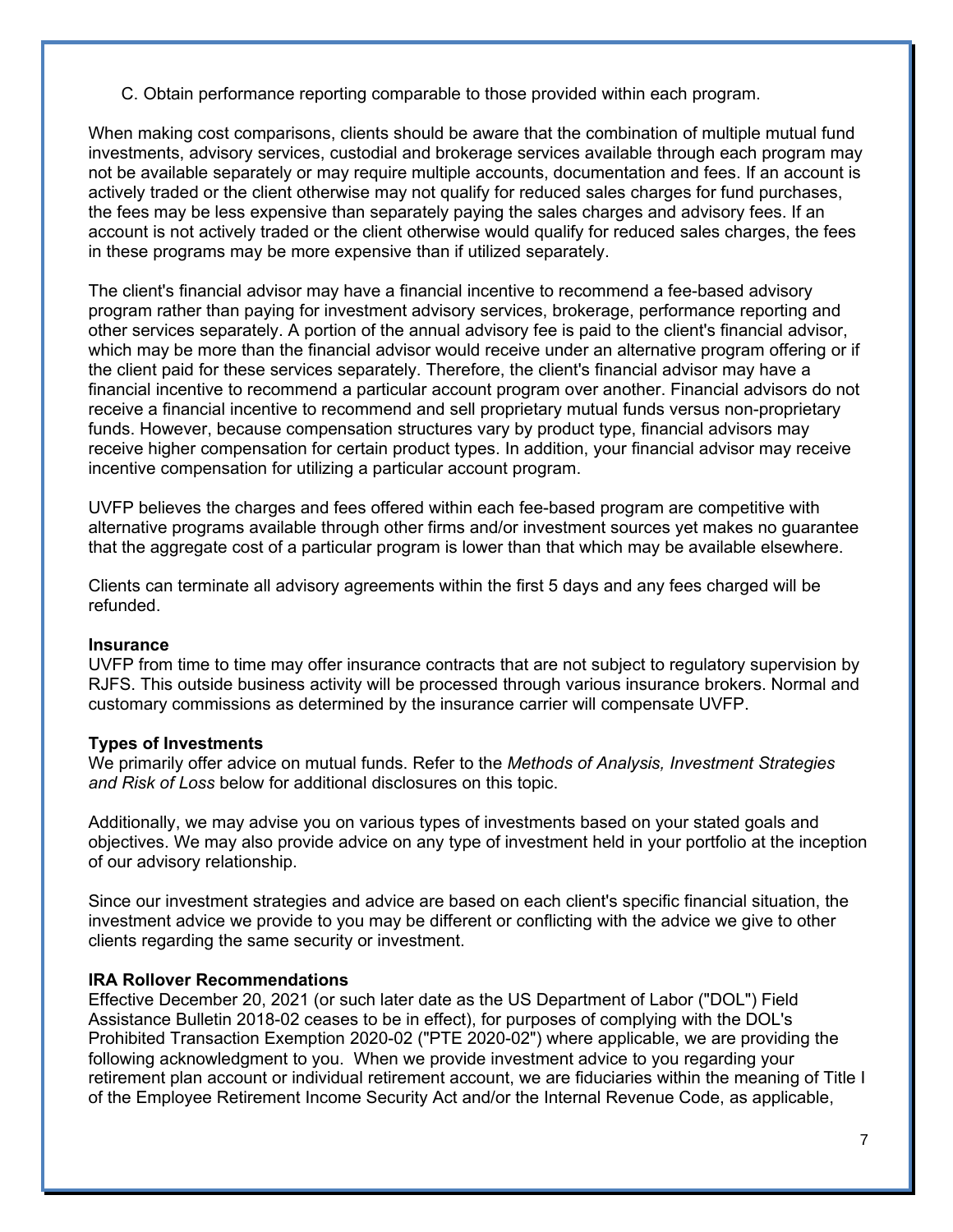which are laws governing retirement accounts. The way we make money creates some conflicts with your interests, so we operate under a special rule that requires us to act in your best interest and not put our interest ahead of yours. Under this special rule's provisions, we must:

- Meet a professional standard of care when making investment recommendations (give prudent advice);
- Never put our financial interests ahead of yours when making recommendations (give loyal advice);
- Avoid misleading statements about conflicts of interest, fees, and investments;
- Follow policies and procedures designed to ensure that we give advice that is in your best interest;
- Charge no more than is reasonable for our services; and
- Give you basic information about conflicts of interest.

We benefit financially from the rollover of your assets from a retirement account to an account that we manage or provide investment advice, because the assets increase our assets under management and, in turn, our advisory fees. As a fiduciary, we only recommend a rollover when we believe it is in your best interest.

### **Assets Under Management**

As of December 31, 2021, we manage \$256,243,338 in client assets on a discretionary basis, \$46,771,499 in client assets on a non-discretionary basis. Uhler and Vertich Financial Planners generally manage client assets under a discretionary agreement in order to provide for prompt changes in portfolio holdings when needed.

# **Item 5 Fees and Compensation**

### **Wealth Management Services**

Our annual fee for wealth management services are outlined below and are specific to each Program. Assets in each of your account(s) are included in the fee assessment unless specifically identified in writing for exclusion.

## *Investment Management Program for Advisory Clients (IMPAC)*

The Investment Management Program for Advisory Clients ("IMPAC") is a fee-based account, by way of selection of other advisors, which offers you, on a non-discretionary basis (or discretionary, provided certain qualifications are met), the ability to pay an advisory fee on the assets in your account and a nominal \$15.00 transaction charge in lieu of a commission for each transaction with the exception of certain Non-Partner Fund purchases described below.

The fee payable by Client for investment advisory services is 1.00% annualized. All fees are subject to negotiation. In limited certain circumstances, we may charge a minimum fee. For the services that we provide, we typically require compensation of at least \$10,000 per year. If a prospect chooses to become a client, they have the option of compensating us for the difference.

Advisory fees will be charged quarterly in arrears. The initial fee will be calculated from the date of this agreement, or when account is funded, to the end of the quarter. Subsequent fees will be based upon the total asset value of the client's account at the end of each quarter. Additions or withdrawals of \$100,000 or more during the quarter will be charged or credited separately at the end of the quarter in which the addition or withdrawal occurs. All fees shall become due and payable the following business day.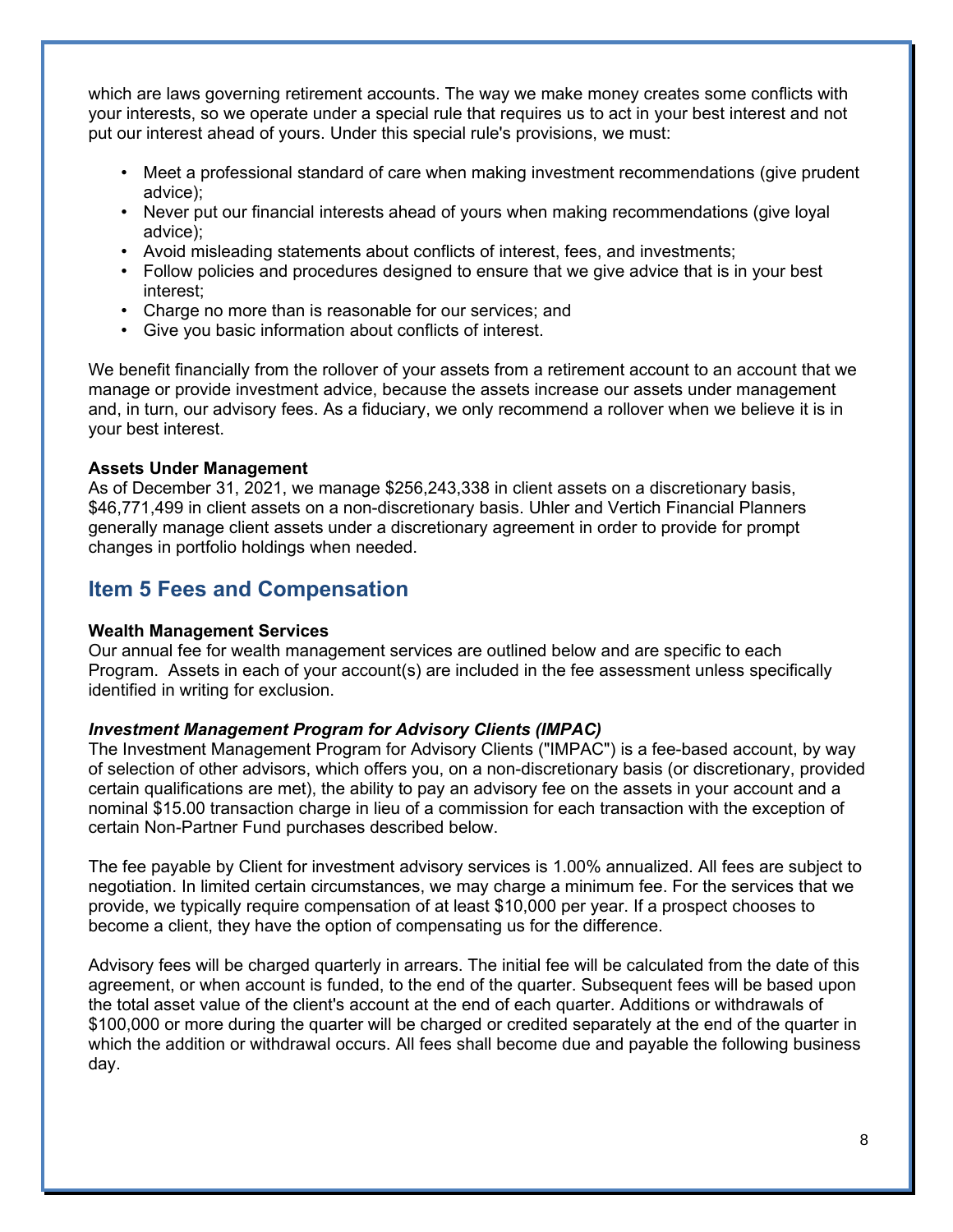The annual asset-based fee is paid quarterly in arrears, as outlined in the Investment Advisory Agreement. For these accounts, the asset-based fee is calculated on the account asset value on the last business day of the quarter for the previous quarter. UVFP authorizes and directs RJA as Custodian to deduct asset-based fees from the client's account; UVFP further authorizes and directs the Custodian to send a quarterly statement to the client that shows all amounts disbursed from the client's account, including fees paid to RJFS. UVFP understands that the brokerage statement will show the amount of the asset-based fee, the value of the assets on which the fee was based, and the specific manner in which the fee was calculated.

The client may also incur charges for other account services provided by RJFS or UVFP not directly related to the execution and clearing of transactions including, but not limited to, IRA custodial fees, safekeeping fees, interest charges on margin loans, and fees for legal or courtesy transfers of securities.

The client or UVFP may terminate the Investment Management Agreement at any time upon providing written notice pursuant to the provisions of the Investment Management Agreement. There is no penalty for terminating the client's account. Upon termination, the client will receive a refund of the portion of any prepaid asset-based fee which is not utilized for accounts billed in advance. For accounts billed in arrears, the client may be charged a fee pursuant to the number of days the account was managed for the current quarter. UVFP will not accept instructions to terminate the Agreement unless Client provides such instructions in writing.

As a general rule, an account will not be charged a commission and an advisory fee on the same asset. UVFP may offer asset management to clients who desire only periodic monitoring including investment performance reviews as covered in the RJFS IMPAC Investment Advisory Independent Agreement.

Certain open-end mutual funds which may be acquired by clients, may, in addition to assessing management fees, internally assess a distribution fee pursuant to section 12(b)-1 of the Investment Company Act of 1940, or an administrative or service fee ("trail"). Such fees are included in the calculation of operating expenses of a mutual fund and are disclosed in the fund prospectus. If received by RJFS, these fees may, at the instruction of UVFP, be credited back to the client's account.

In addition to making certain modifications to Raymond James's mutual fund disclosures relating to the availability of certain mutual fund share classes in advisory programs and the fees associated with them, effective June 2018, Raymond James established conversion processes to exchange class C shares to a lower cost share class once the class C shares have been held for at least one year or are otherwise no longer subject to the fund company's contingent deferred sales charge (or CDSC, which is typically 1% of the amount invested). The one year holding period is the required minimum holding period established by fund companies before they become eligible for exchange to another share class without being subject to the CDSC. However, certain funds may require that investors hold the Class C shares greater than or less than one year before these shares are CDSC-free. CDSC-free class C shares held in advisory program accounts will automatically be exchanged, on a tax-free basis, to the recommended share class by Raymond James on a monthly basis.

In June 2018, Raymond James began converting existing advisory fee-eligible mutual fund positions in IMPAC Program accounts to a specific mutual fund share class ("wrap recommended share class") in an effort to provide advisory clients with lowest cost share class available through Raymond James. Raymond James will perform ongoing monthly maintenance conversions to ensure the wrap recommended share class has been selected for the client's account.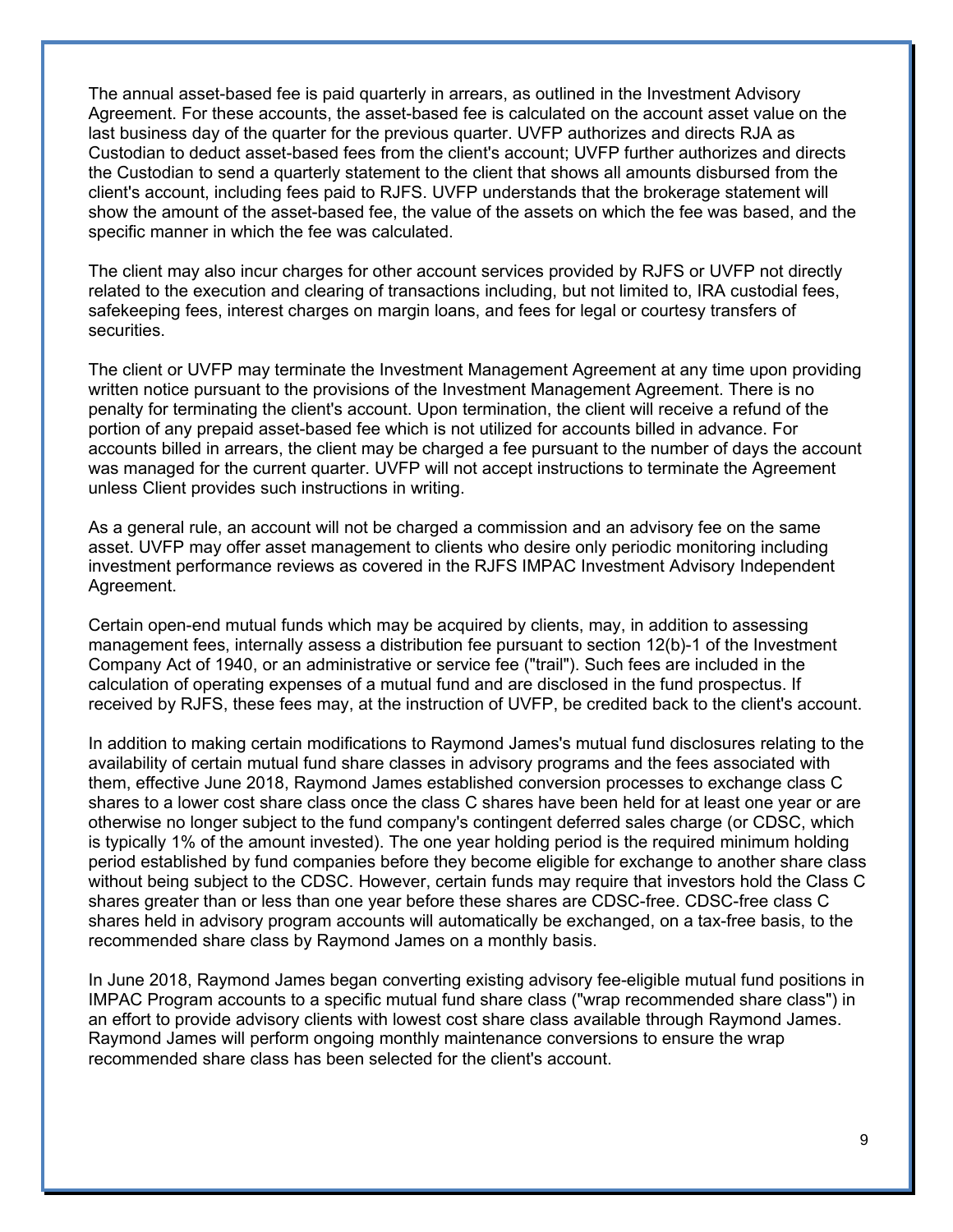Clients should understand that the annual advisory fees charged in the IMPAC program are in addition to the management fees and operating expenses charged by open-end, closed-end and exchangetraded funds. To the extent that a client intends to hold fund shares for an extended period of time, it may be more economical for the client to purchase fund shares outside of these programs. Clients may be able to purchase mutual funds directly from their respective fund families without incurring the Registrant's advisory fee. When purchasing directly from fund families, clients may incur a front- or back-end sales charge.

Clients should also understand that the shares of certain mutual funds offered in these programs may impose short-term trading charges (typically 1%-2% of the amount originally invested) for redemptions generally made within short periods of time. These short-term charges are imposed by the funds (and not Registrant) to deter "market timers" who trade actively in fund shares. Clients should consider these short-term trading charges when selecting the program and/or mutual funds in which they invest. These charges, as well as operating expenses and management fees, which may increase the overall cost to the client by 1%-2% (or more), are available in each fund's prospectus. UVFP may also recommend "no-load" funds.

### *Administrative-Only Investments*

Raymond James has modified its policy with respect to the designation of Administrative-Only Investments and how asset-based advisory fees are assessed to accounts that hold these assets. Effective August 1, 2018, clients will be permitted to designate investments as Administrative-Only in their non-discretionary IMPAC retirement accounts. Client designated Administrative-Only Investments will continue to be prohibited in discretionary IMPAC retirement accounts.

### *Investment of Cash Reserves*

With respect to cash reserves of advisory Client accounts, the custodian of the account assets will determine where cash reserves are held. The custodian may offer one or multiple options to different account types (such as non-taxable and managed accounts). In addition, the custodian may, among other things, consider terms and conditions, risks and features, conflicts of interest, current interest rates, the manner by which future interest rates will be determined, and the nature and extent of insurance coverage (such as deposit protection from the Federal Deposit Insurance Corporation and the Securities Investor Protection Corporation). The custodian may change an investment option at any time by providing the Client with thirty (30) days advance written notice of such change, modification or amendment. As of March 2017, Cash Sweep Options which include the Raymond James Bank Deposit Program ("RJBDP") and the Credit Interest Program ("CIP") sponsored by RJA. The client's financial advisor may invest in money market funds if it is suitable for the client based on their investment objectives, goals and risk tolerance.

Raymond James Bank is an affiliate of RJFS and offers a similar interest rate to the yield on CIP, but generally earns more than the interest it pays on such balances. Raymond James & Associates generally earns a higher rate of interest on CIP balances than the interest rate it pays on such balances. The income earned by RJA is in addition to the asset-based fees that RJFS receives from these accounts.

Where an unaffiliated third party acts as custodian of account assets, Client and/or the custodian will determine where cash reserves are held.

Cash balances arising from the sale of securities, redemptions of debt securities, dividend and interest payments and funds received from customers are invested automatically ("swept") on a daily basis. When securities are sold, funds are deposited on the day after settlement date. Funds placed in a Client's account by personal check usually will not be invested until the second business day following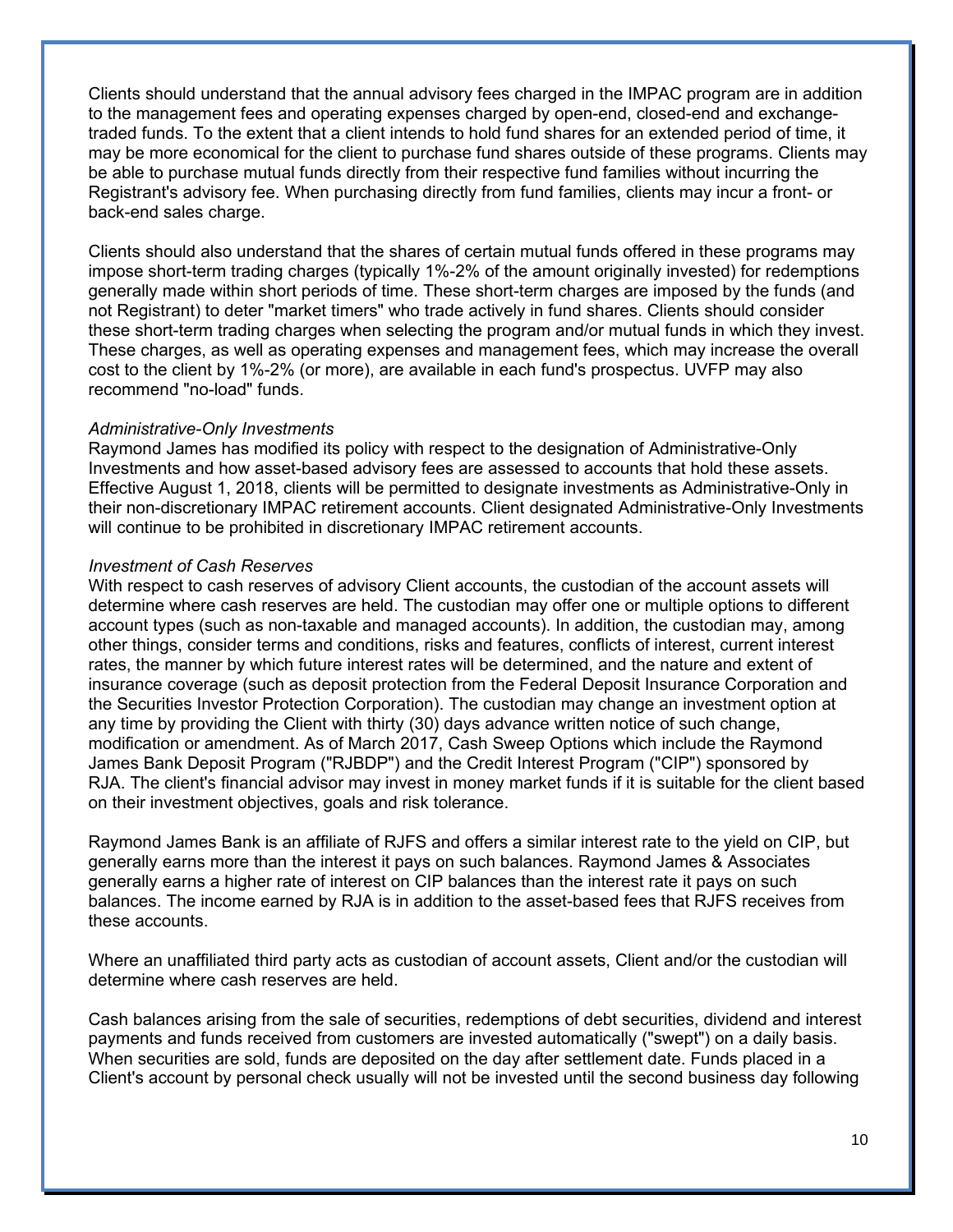the day that the deposit is credited to the Client's account. Due to the foregoing practices, RJA may obtain federal funds prior to the date that deposits are credited to Client accounts and thus may realize some benefit because of the delay in investing such funds.

For further information please refer to the Cash Sweep Options disclosure statement, a copy of which is available from your IAR, or is available on the Raymond James public website, [www.raymondjames.com.](http://www.raymondjames.com/)

### *Billing on Cash Balances*

Effective as of the October 2018 quarterly billing, Raymond James' cash rule policy states if cash and money market investments exceed 20% of the total market value at the time of billing for three consecutive quarters, then only the cash and money market investments that equal 20% of the total market value are included for fee purposes in the third consecutive quarter. This applies for purposes of calculating asset-based fees in the IMPAC programs.

#### *Freedom Investment Management Program (Freedom IMP)*

Both RJA (and its affiliates and agents, and other sub-advisers, as applicable) and UVFP receive a portion of the advisory fee paid by the client. For further information please refer to the corresponding RJA Wrap Fee Program Brochure and the *Advisory Business* section of this brochure.

#### **Cash Rule Conflict**

This fee billing provision is intended to equitably assess advisory fees on client assets for which an ongoing advisory service is being provided, and the exclusion of excess cash from the advisory fee is intended to benefit clients holding substantial cash balances (as a percentage of the total individual account value) for an extended period of time. However, this provision may pose a financial disincentive to an IAR, as the portion of cash or money market investments will not be included in the asset-based fee charged to the account. This may cause an IAR to reallocate a client account from cash or money market investments to advisory fee eligible investments in order to avoid the application of this provision and therefore receive a fee on the full asset value in a client's account(s).

Clients should also understand that certain no-load variable annuities may be offered in the IMPAC and may be charged an advisory fee. The annual advisory fees charged for these no-load variable annuities are in addition to the management fees and operating expenses charged by the insurance companies offering these products.

Clients should also understand that more sophisticated investments such as short sells and margins may be offered in the IMPAC. Fees for advice and execution on these securities are based on the total asset value of the account. While a negative amount may show on a client's statement for the margined security as the result of a lower net market value, the amount of the fee is based on the absolute market value. This could create a conflict of interest where a financial advisor may have an incentive to encourage the use of margin to create a higher market value and therefore receive a higher fee. The use of margin may also result in interest charges in addition to all other fees and expenses associated with the security involved.

A client's total cost of each of the services provided through these programs, if purchased separately, could be more or less than the costs of each respective program. Cost factors may include the client's ability to:

- A. Obtain the services provided within the programs separately with respect to the selection of mutual funds,
- B. Invest and rebalance the selected mutual funds without the payment of a sales charge, and
- C. Obtain performance reporting comparable to those provided within each program.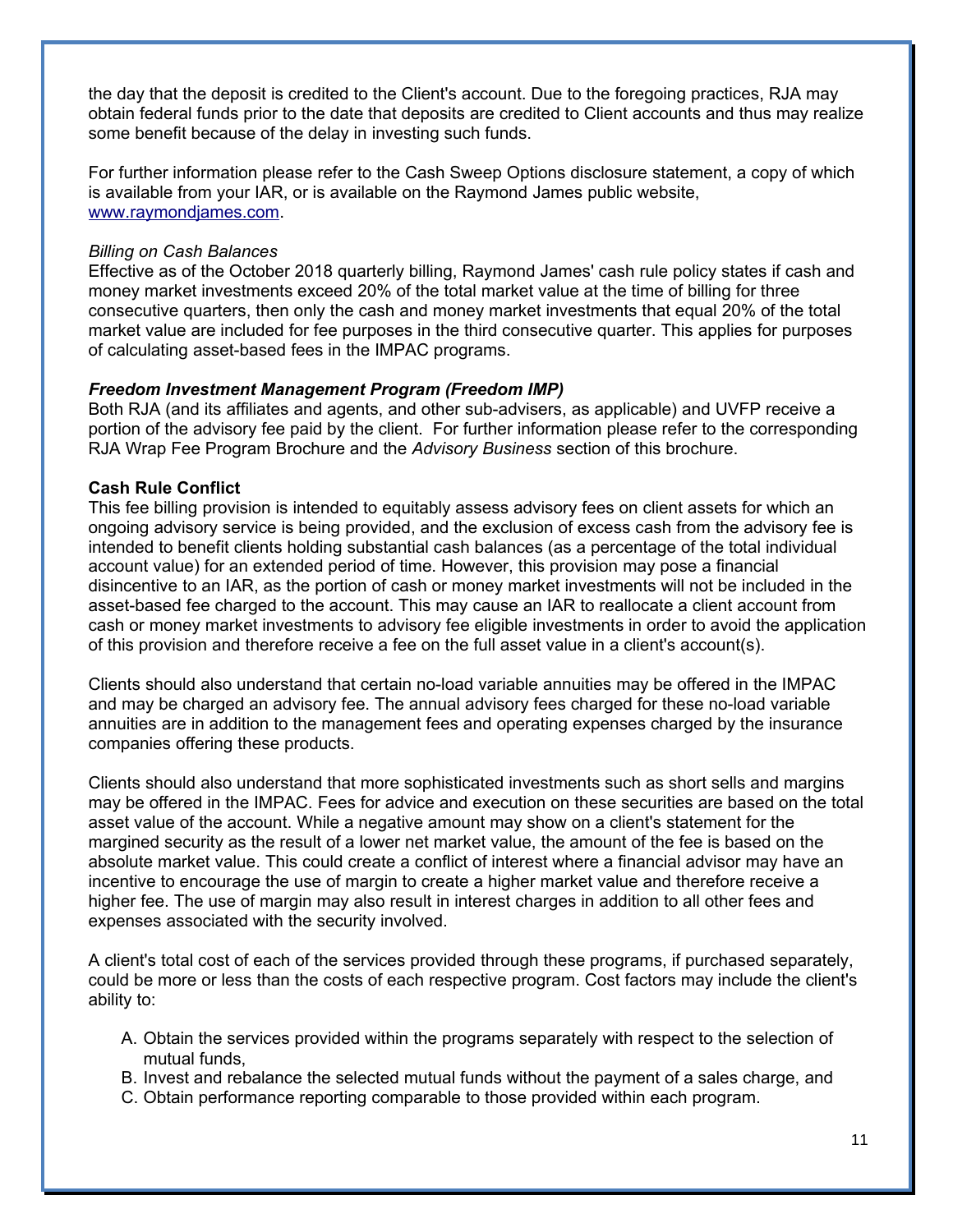When making cost comparisons, clients should be aware that the combination of multiple mutual fund investments, advisory services, custodial and brokerage services available through each program may not be available separately or may require multiple accounts, documentation and fees. If an account is actively traded or the client otherwise may not qualify for reduced sales charges for fund purchases, the fees may be less expensive than separately paying the sales charges and advisory fees. If an account is not actively traded or the client otherwise would qualify for reduced sales charges, the fees in these programs may be more expensive than if utilized separately.

The client's financial advisor may have a financial incentive to recommend a fee-based advisory program rather than paying for investment advisory services, brokerage, performance reporting and other services separately. A portion of the annual advisory fee is paid to the client's financial advisor, which may be more than the financial advisor would receive under an alternative program offering or if the client paid for these services separately. Therefore, the client's financial advisor may have a financial incentive to recommend a particular account program over another. Financial advisors do not receive a financial incentive to recommend and sell proprietary mutual funds versus non-proprietary funds. However, because compensation structures vary by product type, financial advisors may receive higher compensation for certain product types. In addition, your financial advisor may receive incentive compensation for utilizing a particular account program.

UVFP believes the charges and fees offered within each fee-based program are competitive with alternative programs available through other firms and/or investment sources yet makes no guarantee that the aggregate cost of a particular program is lower than that which may be available elsewhere.

Clients can terminate all advisory agreements within the first 5 days and any fees charged will be refunded.

*Note:* On July 2, 2019, Raymond James announced a new policy in which margin may not be added to new or existing FA-directed discretionary accounts effective July 15. While this policy will be in effect for investment adviser representatives that manage assets under Raymond James Financial Services Advisors ("RJFSA"), a SEC-registered investment adviser, it will not apply to investment adviser representatives advising under an independent RIA. Being an independent RIA, we can and will continue to add margin to our client discretionary accounts when appropriate. Under ERISA 3(38), Raymond James will now be the investment manager for Uhler & Vertich Financial Planners' 401(k) clients. Raymond James' Institutional Fiduciary Solutions (IFS) group.

#### **Compensation for the Sale of Securities or Other Investment Products**

Persons providing investment advice on behalf of our firm are registered representatives with Raymond James Financial Services, a securities broker-dealer, and a member of the Financial Industry Regulatory Authority and the Securities Investor Protection Corporation. In their capacity as registered representatives, these persons receive compensation in connection with the purchase and sale of securities or other investment products, including asset-based sales charges, service fees or 12b-1 fees, for the sale or holding, of mutual funds. Compensation earned by these persons in their capacities as registered representatives is separate and in addition to our advisory fees. This practice presents a conflict of interest because persons providing investment advice to advisory clients on behalf of our firm who are registered representatives have an incentive to recommend investment products based on the compensation received rather than solely based on your needs. Persons providing investment advice to advisory clients on behalf of our firm can select or recommend, and in many instances will select or recommend, mutual fund investments in share classes that pay 12b-1 fees when clients are eligible to purchase share classes of the same funds that do not pay such fees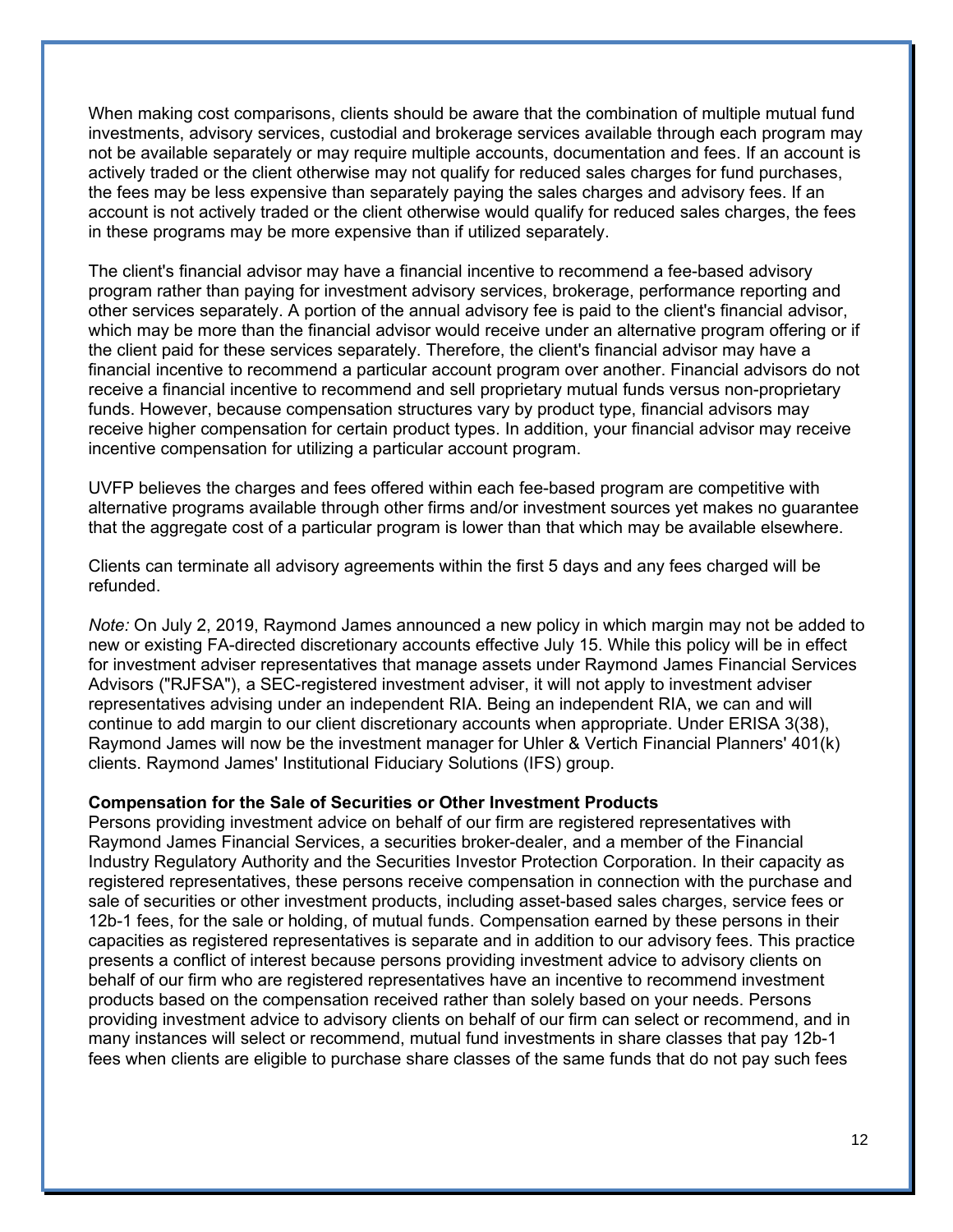and are less expensive. This presents a conflict of interest. You are under no obligation, contractually or otherwise, to purchase securities products through any person affiliated with our firm who receives compensation described above.

We may recommend that you purchase variable annuities to be included in your investment portfolio(s). Persons providing investment advice on behalf of our firm may earn commissions on the sale of the variable annuities in his or her capacity as a registered representative of Raymond James Financial Services. If these persons earn commission on the sale of variable annuities recommended to you, we will not include the annuity accounts in the total value used for our advisory billing/fee computation for two-year period of time after the annuity contract is sold. After the two-year period, the value of the annuity sub accounts will be added to the value of your total assets for billing purposes. Annuities will be purchased for your account only after you receive a prospectus disclosing the terms of the annuity. You are under no obligation, contractually or otherwise, to purchase variable annuities through any person affiliated with our firm.

Persons providing investment advice on behalf of our firm are licensed as independent insurance agents. These persons will earn commission-based compensation for selling insurance products, including insurance products they sell to you. Insurance commissions earned by these persons are separate and in addition to our advisory fees. This practice presents a conflict of interest because persons providing investment advice on behalf of our firm who are insurance agents have an incentive to recommend insurance products to you for the purpose of generating commissions rather than solely based on your needs.

You are under no obligation, contractually or otherwise, to purchase insurance products through any person affiliated with our firm.

At our discretion, we may offset our advisory fees to the extent persons associated with our firm earn separate commissions.

# **Item 6 Performance-Based Fees and Side-By-Side Management**

We do not accept performance-based fees or participate in side-by-side management. Performancebased fees are fees that are based on a share of a capital gains or capital appreciation of a client's account. Side-by-side management refers to the practice of managing accounts that are charged performance-based fees while at the same time managing accounts that are not charged performancebased fees. Our fees are calculated as described in the *Fees and Compensation* section above and are not charged on the basis of a share of capital gains upon, or capital appreciation of, the funds in your advisory account.

# **Item 7 Types of Clients**

Uhler and Vertich Financial Planners provides investment advisory services to individuals, high-networth individuals, corporate pension and profit-sharing plans, charitable institutions, foundations and endowments.

In general, we do not require a minimum dollar amount to open and maintain an advisory account, however for the services we provide, we typically require at least \$10,000 per year.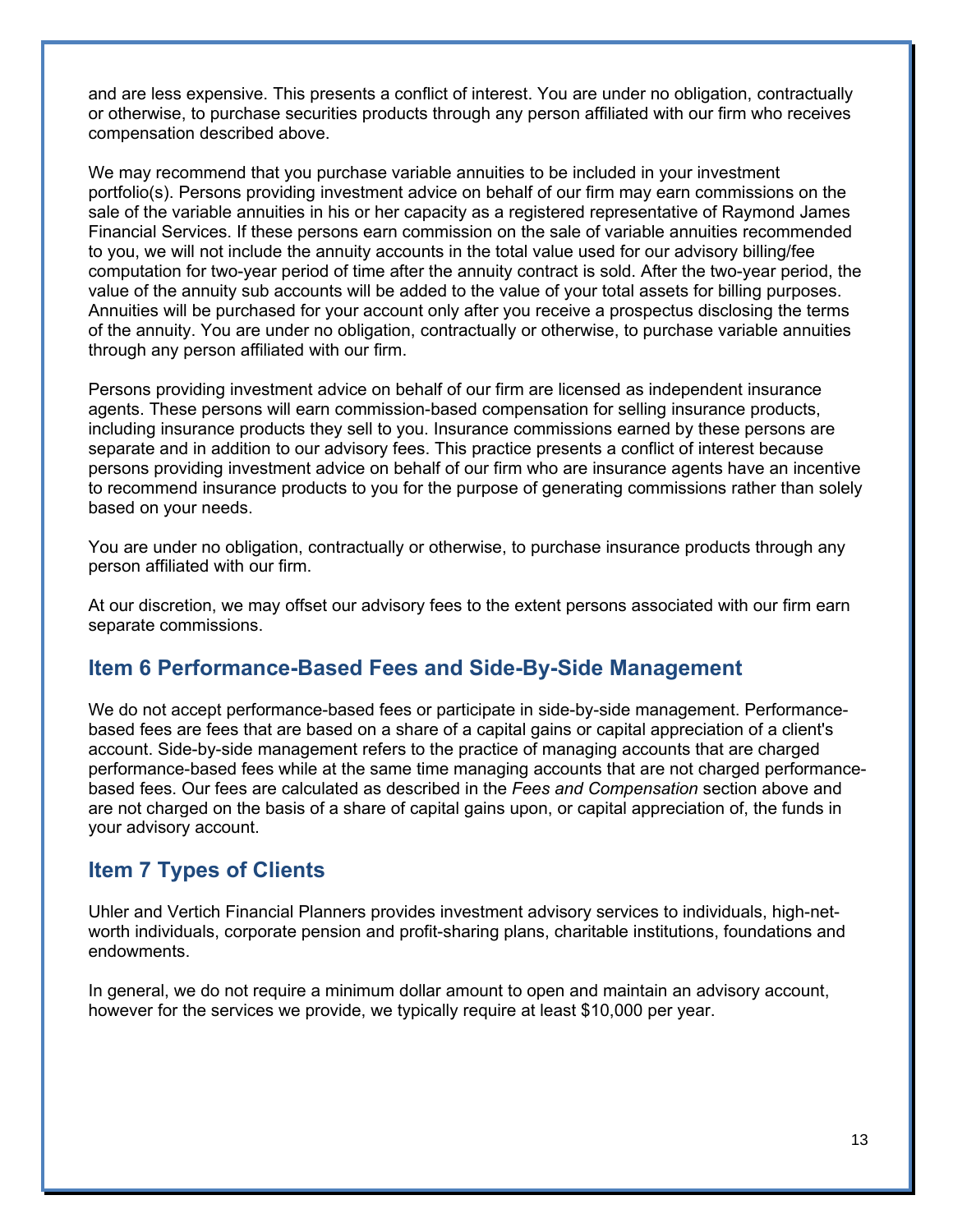# **Item 8 Methods of Analysis, Investment Strategies and Risk of Loss**

### **Methods of Analysis**

Uhler and Vertich Financial Planners believe that several fundamental tenets increase the probability of success in long-term investing. These include diversification, asset allocation, adoption of a suitable time frame and professional management.

Uhler and Vertich Financial Planners chooses to not research and recommend individual stocks and bonds, so we do not perform analysis on these, choosing instead to delegate these responsibilities to experienced mutual fund managers with verifiable track records.

For the purpose of choosing funds, we employ analytical data from Morningstar, Raymond James Mutual Fund Research and Marketing and other sources. We also study material released by the funds and speak frequently with the fund managers.

### **Investment Strategies**

Uhler and Vertich Financial Planners provide comprehensive financial planning. As such, clients are required to provide all relevant information regarding assets, liabilities, goals, taxes, capital needs, and charitable desires. From this information, UVFP may develop a written financial plan and investment policy statement for each client.

The financial plan and investment policy statement create the strategies that drive the investments which will be used.

Clients indicate their emergency reserve and cash flow requirements for three to five years, and this total amount is invested in money market and short-term bond funds with relatively low volatility. Each year, an additional year's cash flow needs, if any, are either harvested from the equity (growth) portion of the client's investment account or, if insufficient growth has occurred in the equity investments, from the short-term bond funds. The purpose of this strategy is to reduce the need to liquidate equity investments when this would incur a loss of principal.

The balance of the investment portfolio is considered long-term and invested in a highly diversified, asset-allocated growth equity portfolio of mutual funds. Uhler and Vertich Financial Planners may use no-load fund shares or other share classes but always attempts to provide clients with the lowest cost share class available in any particular mutual fund. UVFP is compensated for its comprehensive services on a fee basis, as previously noted. Therefore, clients are charged Uhler and Vertich Financial Planners' management fee as well as the management fee allocated to the mutual fund by the fund's management.

## **Risk of Loss**

UVFP believes that by reserving multiple years of cash flow needs for clients who require cash flow from the investment portfolio, the probability of having to sell growth investments at a loss is significantly reduced. However, investing in any securities, including mutual funds, involves risk of loss which clients should be prepared to bear.

Investors should consider the investment objectives, risks, charges and expenses of an investment company carefully before investing. The prospectus contains this and other information and should be read carefully before investing. A prospectus for any mutual fund offered by Uhler and Vertich Financial Planners may be obtained at the offices of the adviser, by e-mail request, or by calling the telephone number on the Cover Page (Item 1) of this document.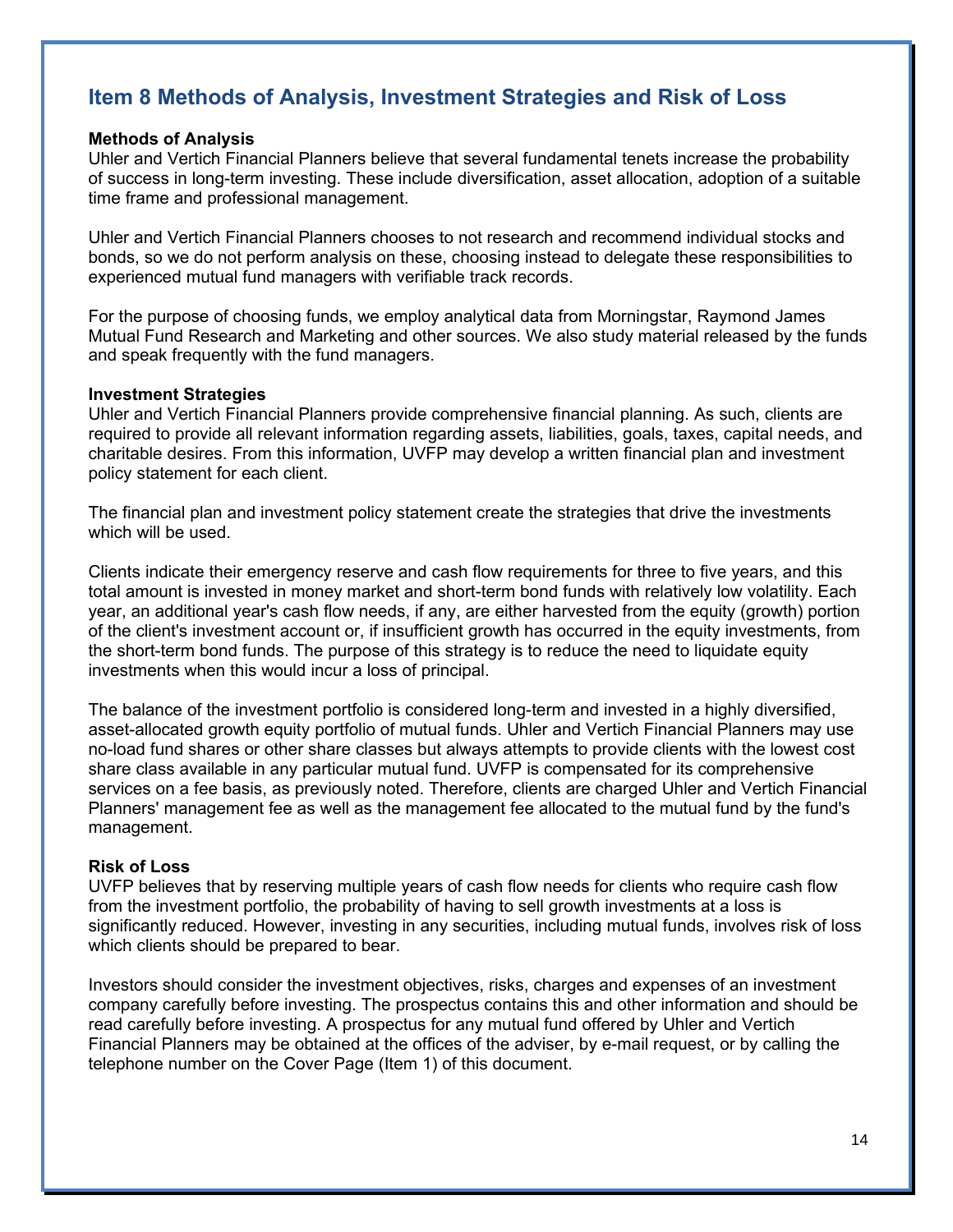### **Other Risk Considerations**

When evaluating risk, financial loss may be viewed differently by each client and may depend on many different risks, each of which may affect the probability and magnitude of any potential loses. The following risks may not be all-inclusive, but should be considered carefully by a prospective client before retaining our services.

Liquidity Risk: The risk of being unable to sell your investment at a fair price at a given time due to high volatility or lack of active liquid markets. You may receive a lower price, or it may not be possible to sell the investment at all.

Credit Risk: Credit risk typically applies to debt investments such as corporate, municipal, and sovereign fixed income or bonds. A bond issuing entity can experience a credit event that could impair or erase the value of an issuer's securities held by a client.

Inflation and Interest Rate Risk: Security prices and portfolio returns will likely vary in response to changes in inflation and interest rates. Inflation causes the value of future dollars to be worth less and may reduce the purchasing power of a client's future interest payments and principal. Inflation also generally leads to higher interest rates which may cause the value of many types of fixed income investments to decline.

Horizon and Longevity Risk: The risk that your investment horizon is shortened because of an unforeseen event, for example, the loss of your job. This may force you to sell investments that you were expecting to hold for the long term. If you must sell at a time that the markets are down, you may lose money. Longevity risk is the risk of outliving your savings. This risk is particularly relevant for people who are retired or are nearing retirement.

#### **Recommendation of Particular Types of Securities**

We primarily recommend mutual funds. However, we may advise on other types of investments as appropriate for you since each client has different needs and different tolerance for risk. Each type of security has its own unique set of risks associated with it and it would not be possible to list here all of the specific risks of every type of investment. Even within the same type of investment, risks can vary widely. However, in very general terms, the higher the anticipated return of an investment, the higher the risk of loss associated with the investment.

**Money Market Funds:** A money market fund is technically a security. The fund managers attempt to keep the share price constant at \$1/share. However, there is no guarantee that the share price will stay at \$1 per share. If the share price goes down, you can lose some or all of your principal. The U.S. Securities and Exchange Commission ("SEC") notes that "While investor losses in money market funds have been rare, they are possible." In return for this risk, you should earn a greater return on your cash than you would expect from a Federal Deposit Insurance Corporation ("FDIC") insured savings account (money market funds are not FDIC insured). Next, money market fund rates are variable. In other words, you do not know how much you will earn on your investment next month. The rate could go up or go down. If it goes up, that may result in a positive outcome. However, if it goes down and you earn less than you expected to earn, you may end up needing more cash. A final risk you are taking with money market funds has to do with inflation. Because money market funds are considered to be safer than other investments like stocks, long-term average returns on money market funds tends to be less than long term average returns on riskier investments. Over long periods of time, inflation can eat away at your returns.

**Certificates of Deposit:** Certificates of deposit ("CD") are generally a safe type of investment since they are insured by the Federal Deposit Insurance Company ("FDIC") up to a certain amount. However, because the returns are generally low, there is risk that inflation outpaces the return of the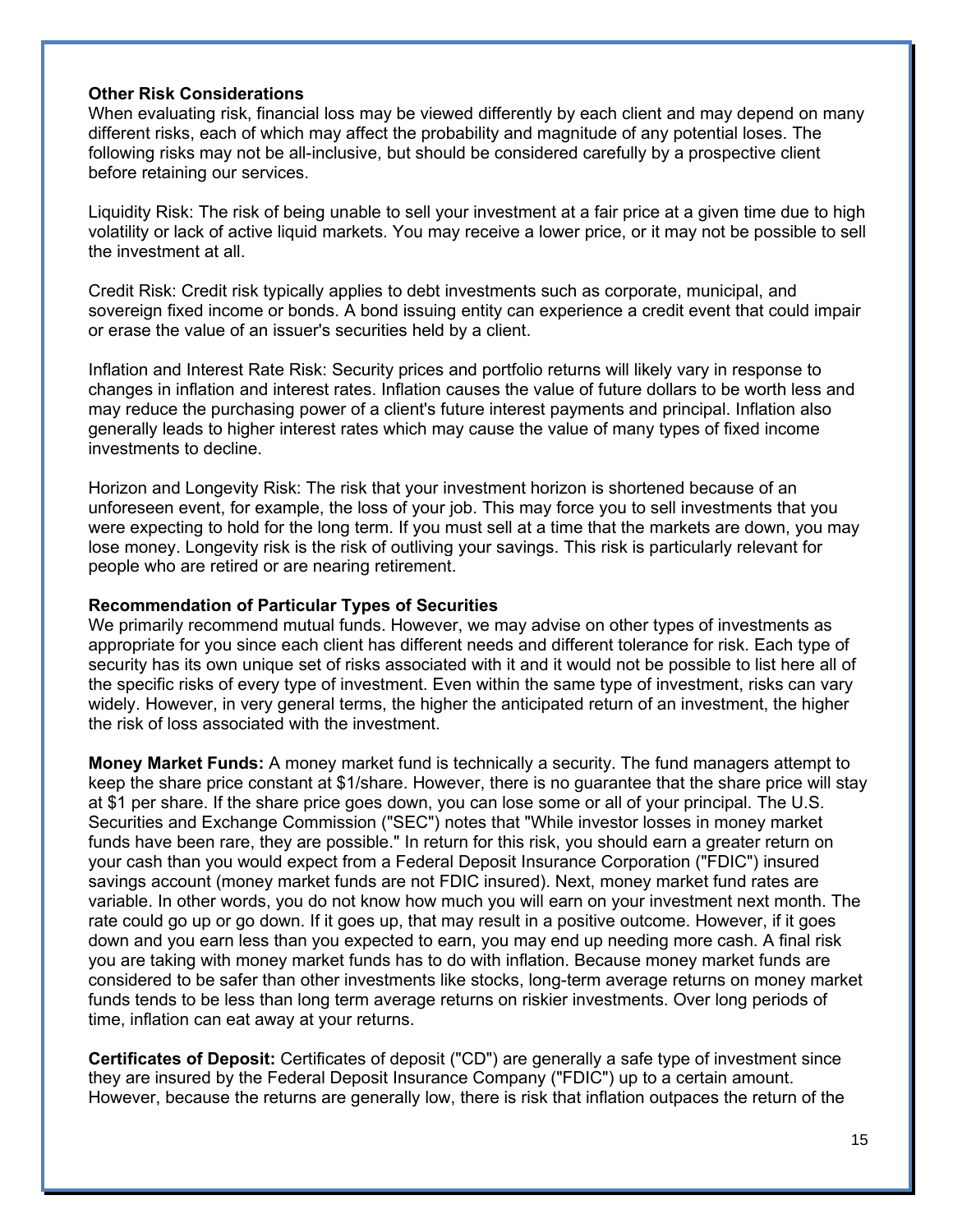CD. Certain CDs are traded in the marketplace and not purchased directly from a banking institution. In addition to trading risk, when CDs are purchased at a premium, the premium is not covered by the FDIC.

**Municipal Securities:** Municipal securities, while generally thought of as safe, can have significant risks associated with them including, but not limited to: the credit worthiness of the governmental entity that issues the bond; the stability of the revenue stream that is used to pay the interest to the bondholders; when the bond is due to mature; and, whether or not the bond can be "called" prior to maturity. When a bond is called, it may not be possible to replace it with a bond of equal character paying the same amount of interest or yield to maturity.

**Stocks:** There are numerous ways of measuring the risk of equity securities (also known simply as "equities" or "stock"). In very broad terms, the value of a stock depends on the financial health of the company issuing it. However, stock prices can be affected by many other factors including, but not limited to the class of stock (for example, preferred or common); the health of the market sector of the issuing company; and, the overall health of the economy. In general, larger, better established companies ("large cap") tend to be safer than smaller start-up companies ("small cap") are but the mere size of an issuer is not, by itself, an indicator of the safety of the investment.

**Mutual Funds and Exchange Traded Funds:** Mutual funds and exchange traded funds ("ETF") are professionally managed collective investment systems that pool money from many investors and invest in stocks, bonds, short-term money market instruments, other mutual funds, other securities, or any combination thereof. The fund will have a manager that trades the fund's investments in accordance with the fund's investment objective. While mutual funds and ETFs generally provide diversification, risks can be significantly increased if the fund is concentrated in a particular sector of the market, primarily invests in small cap or speculative companies, uses leverage (i.e., borrows money) to a significant degree, or concentrates in a particular type of security (i.e., equities) rather than balancing the fund with different types of securities. ETFs differ from mutual funds since they can be bought and sold throughout the day like stock and their price can fluctuate throughout the day. The returns on mutual funds and ETFs can be reduced by the costs to manage the funds. Also, while some mutual funds are "no load" and charge no fee to buy into, or sell out of, the fund, other types of mutual funds do charge such fees which can also reduce returns. Mutual funds can also be "closed end" or "open end". So-called "open end" mutual funds continue to allow in new investors indefinitely whereas "closed end" funds have a fixed number of shares to sell which can limit their availability to new investors.

ETFs may have tracking error risks. For example, the ETF investment adviser may not be able to cause the ETF's performance to match that of its underlying index or other benchmark, which may negatively affect the ETF's performance. In addition, for leveraged and inverse ETFs that seek to track the performance of their underlying indices or benchmarks on a daily basis, mathematical compounding may prevent the ETF from correlating with performance of its benchmark. In addition, an ETF may not have investment exposure to all of the securities included in its underlying index, or its weighting of investment exposure to such securities may vary from that of the underlying index. Some ETFs may invest in securities or financial instruments that are not included in the underlying index, but which are expected to yield similar performance.

**Variable Annuities:** A variable annuity is a form of insurance where the seller or issuer (typically an insurance company) makes a series of future payments to a buyer (annuitant) in exchange for the immediate payment of a lump sum (single-payment annuity) or a series of regular payments (regularpayment annuity). The payment stream from the issuer to the annuitant has an unknown duration based principally upon the date of death of the annuitant. At this point, the contract will terminate, and the remainder of the funds accumulated forfeited unless there are other annuitants or beneficiaries in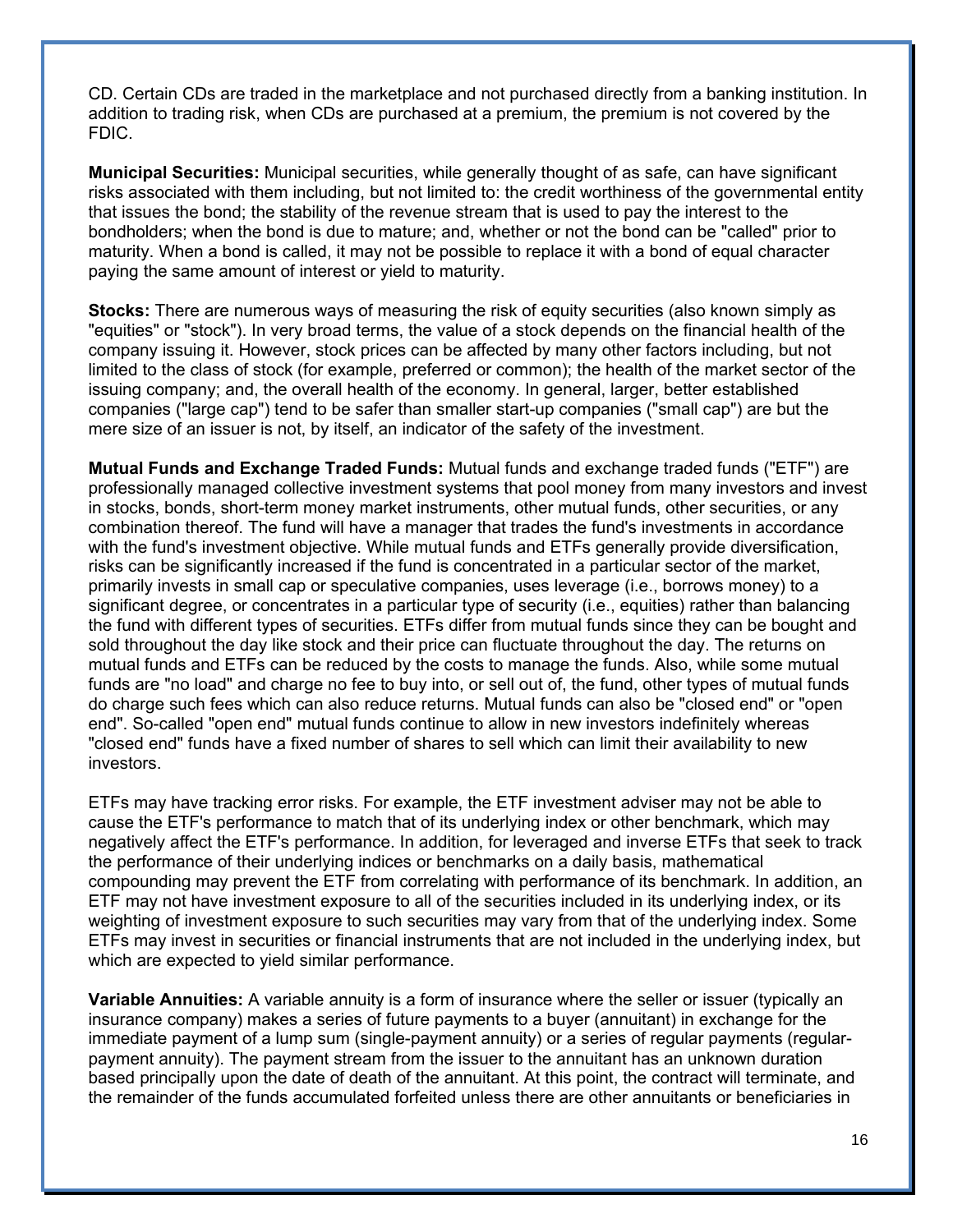the contract. Annuities can be purchased to provide an income during retirement. Unlike fixed annuities that make payments in fixed amounts or in amounts that increase by a fixed percentage, variable annuities, pay amounts that vary according to the performance of a specified set of investments, typically bond and equity mutual funds. Many variable annuities typically impose asset-based sales charges or surrender charges for withdrawals within a specified period. Variable annuities may impose a variety of fees and expenses, in addition to sales and surrender charges, such as mortality and expense risk charges; administrative fees; underlying fund expenses; and charges for special features, all of which can reduce the return. Earnings in a variable annuity do not provide all the tax advantages of 401k(s) and other before-tax retirement plans. Once the investor starts withdrawing money from their variable annuity, earnings are taxed at the ordinary income rate, rather than at the lower capital gains rates applied to other non-tax-deferred vehicles which are held for more than one year. Proceeds of most variable annuities do not receive a "step-up" in cost basis when the owner dies like stocks, bonds and mutual funds do. Some variable annuities offer "bonus credits." These are usually not free. In order to fund them, insurance companies typically impose mortality and expense charges and surrender charge periods. In an exchange of an existing annuity for a new annuity (so-called 1035 exchanges), the new variable annuity may have a lower contract value and a smaller death benefit; may impose new surrender charges or increase the period of time for which the surrender charge applies; may have higher annual fees; and provide another commission for the broker.

**Real Estate Investment Trust:** A real estate investment trust ("REIT") is a corporate entity which invests in real estate and/or engages in real estate financing. A REIT reduces or eliminates corporate income taxes. REITs can be publicly or privately held. Public REITs may be listed on public stock exchanges. REITs are required to declare 90% of their taxable income as dividends, but they actually pay dividends out of funds from operations, so cash flow has to be strong or the REIT must either dip into reserves, borrow to pay dividends, or distribute them in stock (which causes dilution). After 2012, the IRS stopped permitting stock dividends. Most REITs must refinance or erase large balloon debts periodically. The credit markets are no longer frozen, but banks are demanding, and getting, harsher terms to re-extend REIT debt. Some REITs may be forced to make secondary stock offerings to repay debt, which will lead to additional dilution of the stockholders. Fluctuations in the real estate market can affect the REIT's value and dividends.

# **Item 9 Disciplinary Action**

Registered investment advisers are required to disclose all material facts regarding any legal or disciplinary events that would be material to your evaluation of Uhler and Vertich Financial Planners or the integrity of Uhler and Vertich Financial Planners' management. Uhler and Vertich Financial Planners have no information applicable to this Item.

# **Item 10 Other Financial Industry Activities and Affiliations**

Uhler and Vertich Financial Planners' primary business activity is financial planning. Incidental to this planning activity, various services offered through trust companies, banks and insurance companies may be discussed with clients. Some of these trust companies, banks and insurance companies may be affiliated with the broker-dealer with which UVFP is associated. Approximately 95% of UVFP's time is spent in financial planning.

Investment Advisory Representatives (IARs) of Uhler and Vertich Financial Planners are registered representatives of Raymond James Financial Services, Inc. and may receive commissions on securities transactions. Approximately 5% of their time is spent in this capacity.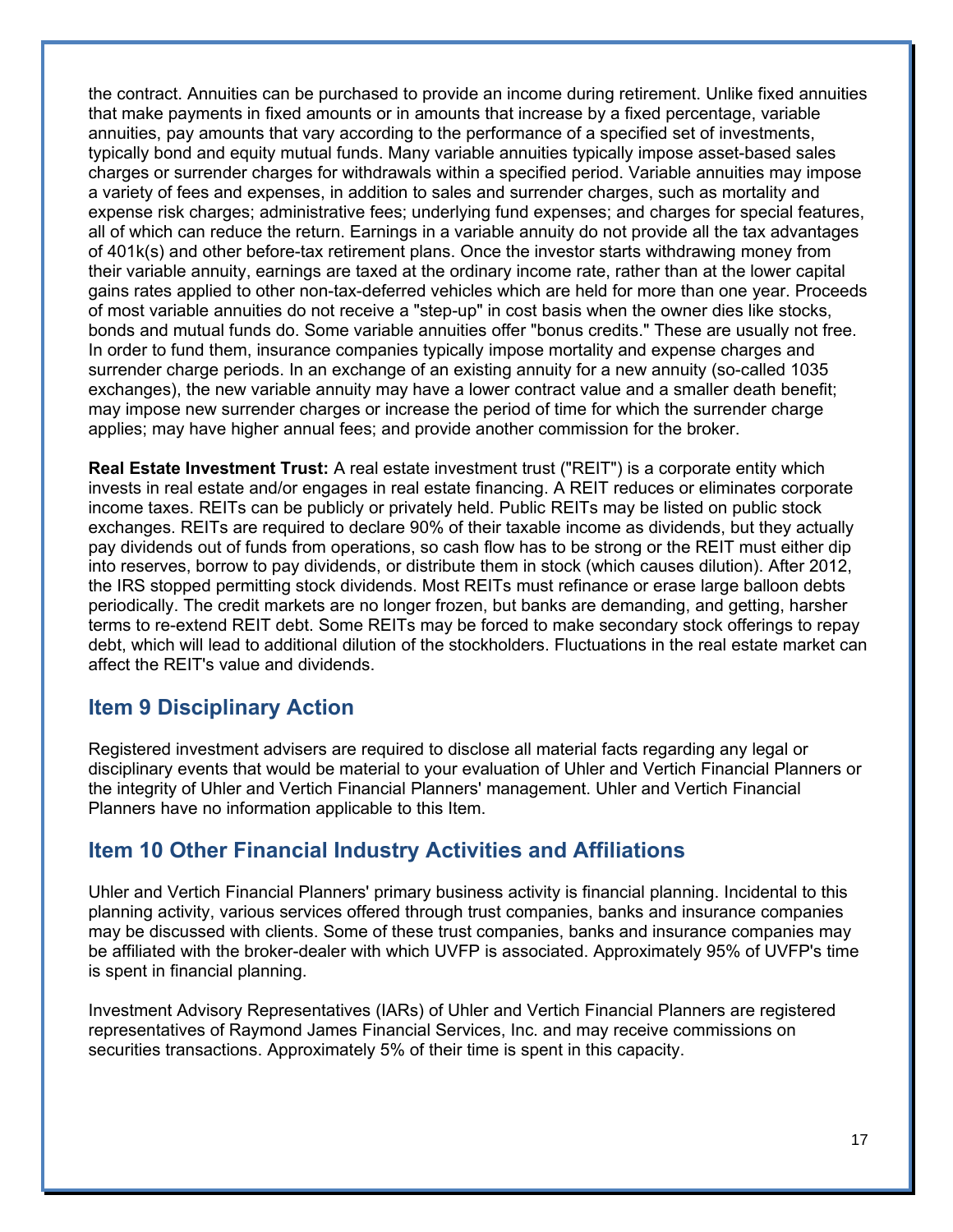Persons providing investment advice on behalf of our firm are licensed as independent insurance agents. These persons will earn commission-based compensation for selling insurance products, including insurance products they sell to you. Insurance commissions earned by these persons are separate and in addition to our advisory fees.

Raymond James Financial Services, Inc. (RJFS), a wholly owned subsidiary of Raymond James Financial, Inc. (RJF), is a member of FINRA and SIPC. RJFS clears its securities transactions on a fully disclosed basis through Raymond James & Associates, Inc. (member NYSE/SIPC), which is also a wholly owned subsidiary of Raymond James Financial, Inc. Notwithstanding the fact that principals and associates of the adviser may be registered representatives of RJFS, the adviser is solely responsible for investment advice rendered. Advisory services are provided separately and independently of the broker-dealer.

If clients act upon UVFP IAR advice and choose to use one of Raymond James Financial Services' affiliates as a money manager, trustee, custodian, or for purchasing insurance, UVFP may receive compensation in the form of commissions from the affiliate. If a client chooses to use a UVFP IAR in a capacity as an insurance agent, UVFP will receive a commission. If a client purchases a mutual fund containing a 12b-1 fee, the adviser and representative will receive and retain such fee or credit it back to the client.

Certain open-end mutual funds that may be acquired by you, in addition to assessing management fees, internally assess a distribution fee pursuant to section 12(b)-1 of the Investment Company Act of 1940, or an administrative or service fee ("trail"). Trails are included in the calculation of the annual operating expenses of a mutual fund and are disclosed in the fund prospectus. If received by Raymond James on advisory fee-eligible mutual funds, trails will be credited bi-monthly (as applicable) to the client's account(s) to offset advisory fees incurred by clients.

From time to time, Uhler and Vertich Financial Planners may receive compensation in the form of financial support for seminars, conferences, meal or travel expenses in connection with due diligence visits and meetings from RJFS and sponsors of investment products such as mutual funds. Such sponsorship fees generally entitle the sponsor to an allotted presentation to representatives of UVFP.

As part of its fiduciary duties to clients, UVFP endeavors at all times to put the interests of its advisory clients first. Clients should be aware, however, that the receipt of economic benefits by UVFP (or its related persons) in and of itself creates a potential conflict of interest.

Referral arrangements with an affiliated entity present a conflict of interest for us because we may have a direct or indirect financial incentive to recommend an affiliated firm's services. While we believe that compensation charged by an affiliated firm is competitive, such compensation may be higher than fees charged by other firms providing the same or similar services. You are under no obligation to use the services of any firm we recommend, whether affiliated or otherwise, and may obtain comparable services and/or lower fees through other firms.

We may recommend that you use a third party money manager ("TPMM") based on your needs and suitability. We will receive compensation from the TPMM for recommending that you use their services. These compensation arrangements present a conflict of interest because we have a financial incentive to recommend the services of the third party adviser. You are not obligated, contractually or otherwise, to use the services of any TPMM we recommend. Refer to the *Advisory Business* section above for additional disclosures on this topic.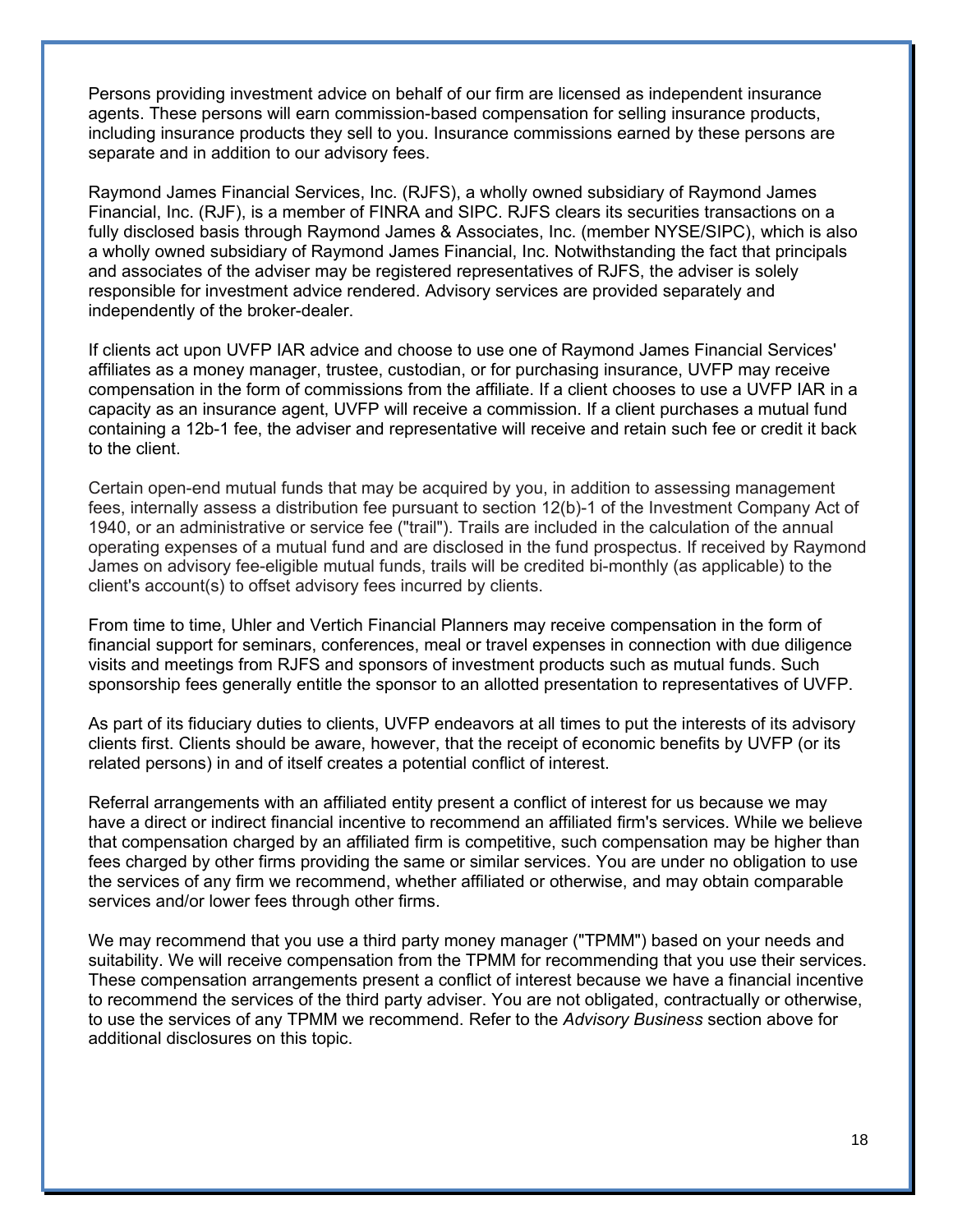# **Item 11 Code of Ethics, Participation in Client Transactions and Personal Trading**

Uhler and Vertich Financial Planners has adopted a Code of Ethics for all supervised persons of the firm describing its high standard of business conduct and fiduciary duty to its clients. The Code of Ethics includes provisions relating to the confidentiality of client information, a prohibition on insider trading, a prohibition against rumor mongering, restrictions on the acceptance of significant gifts and the reporting of certain gifts and business entertainment items, and guidelines regarding personal securities trading procedures, among other things. All supervised persons at Uhler and Vertich Financial Planners must acknowledge the terms of the Code of Ethics annually or as amended.

Uhler and Vertich Financial Planners anticipates that, in appropriate circumstances, consistent with clients' investment objectives, it will cause accounts over which UVFP has management authority to effect, and will recommend to investment advisory clients or prospective clients, the purchase or sale of securities in which UVFP, its affiliates and/or clients, directly or indirectly, have a position or interest. Uhler and Vertich Financial Planners' employees and persons associated with UVFP are required to follow Uhler and Vertich Financial Planners' Code of Ethics. Subject to satisfying this policy and applicable laws, officers, directors and employees of UVFP and its affiliates may trade for their own accounts in securities which are recommended to and/or purchased for Uhler and Vertich Financial Planners' clients. The Code of Ethics is designed to assure that the personal securities transactions, activities and interests of the employees of UVFP will not interfere with (i) making decisions in the best interest of advisory clients and (ii) implementing such decisions while, at the same time, allowing employees to invest for their own accounts. Under the Code of Ethics certain classes of securities have been designated as exempt transactions, based upon a determination that these would materially not interfere with the best interest of Uhler and Vertich Financial Planners' clients. In addition, the Code requires pre-clearance of many transactions, and restricts trading in close proximity of client trading activity. Nevertheless, because the Code of Ethics in some circumstances would permit employees to invest in the same securities as clients, there is a possibility that employees might benefit from market activity by a client in a security held by an employee. Employee trading is continually monitored under the Code of Ethics, and to reasonably prevent conflicts of interest between UVFP and its clients.

Certain affiliated accounts may trade in the same securities with client accounts on an aggregated basis when consistent with Uhler and Vertich Financial Planners' obligation of best execution. In such circumstances, the affiliated and client accounts will share commission costs equally and receive securities at a total average price. Uhler and Vertich Financial Planners will retain records of the trade order (specifying each participating account) and its allocation, which will be completed prior to the entry of the aggregated order. Completed orders will be allocated as specified in the initial trade order. Partially filled orders will be allocated on a pro rata basis. Any exceptions will be explained on the Order.

Uhler and Vertich Financial Planners' clients or prospective clients may request a copy of the firm's Code of Ethics by contacting J. Thomas Uhler.

It is Uhler and Vertich Financial Planners' policy that the firm will not affect any principal of agency cross securities transactions for client accounts. Uhler and Vertich Financial Planners will also not cross trades between client accounts. Principal transactions are generally defined as transactions where an adviser, acting as principal for its own account or the account of an affiliated broker-dealer, buys from or sells any security to any advisory client. A principal transaction may also be deemed to have occurred if a security is crossed between an affiliated hedge fund and another client account. An agency cross transaction is defined as a transaction where a person acts as an investment adviser in relation to a transaction in which the investment adviser, or any person controlled by or under common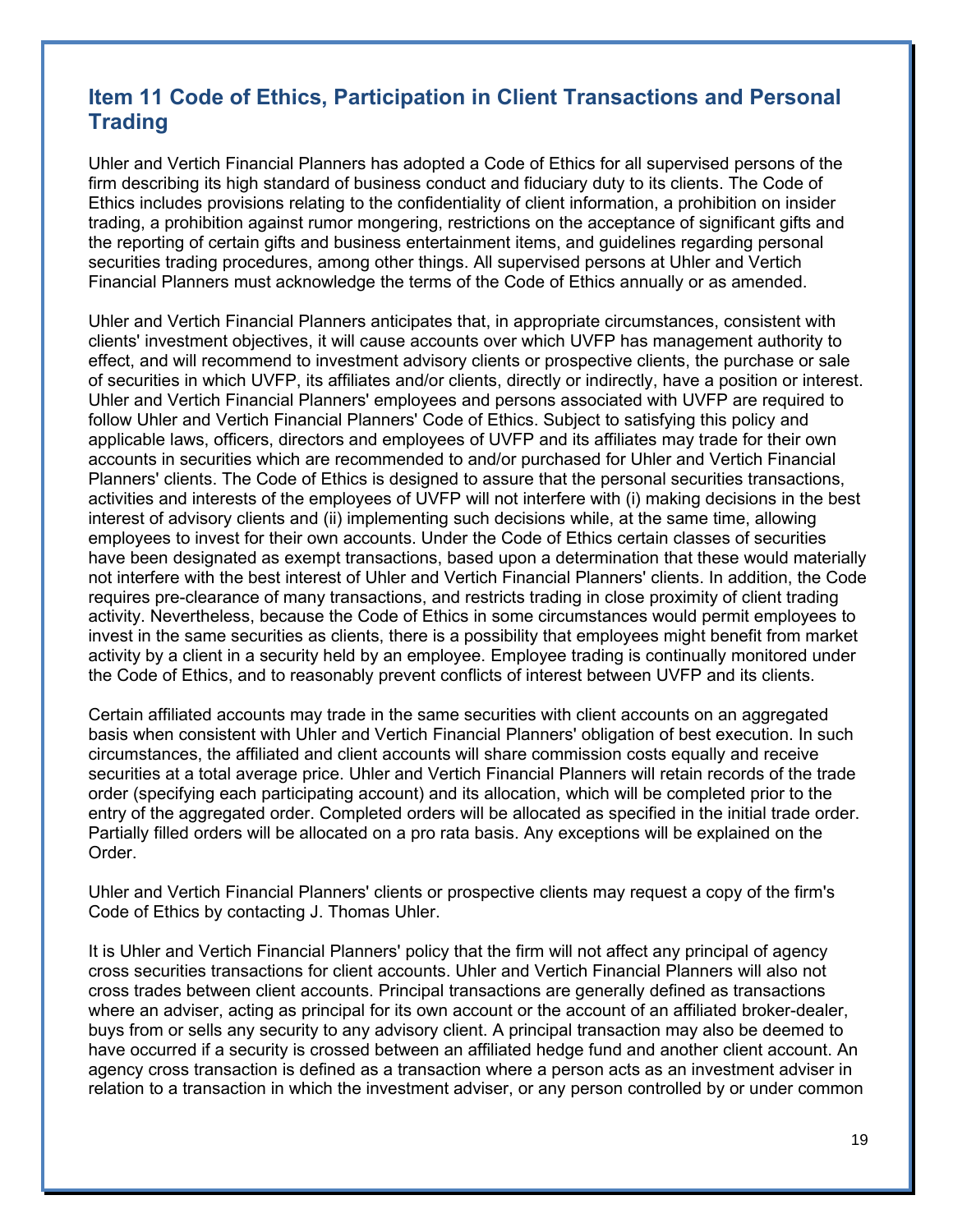control with the investment adviser, acts as broker for both the advisory client and for another person on the other side of the transaction. Agency cross transactions may arise where an adviser is dually registered as a broker-dealer or has an affiliated broker-dealer.

# **Item 12 Brokerage Practices**

UVFP recommends that certain clients provide discretionary authority to Uhler and Vertich Financial Planners. Clients who are candidates for this program may be participants in the Raymond James Financial Services IMPAC program and will have created, in concert with UVFP, an Investment Policy Statement. This discretion is used for the replacement of investment managers when needed.

Uhler and Vertich Financial Planners does not render advice to or take any actions on behalf of clients with respect to any legal proceedings including bankruptcies and shareholder litigation, to which any securities or other investments held in client accounts, or the issuers thereof, become subject, and does not initiate or pursue legal proceedings, including without limitation shareholder litigation, on behalf of clients with respect to transactions, securities or other investments held in client accounts. The right to take any actions with respect to legal proceedings, including shareholder litigation, with respect to transactions, securities or other investments held in a client account is expressly reserved for the client.

J. Thomas Uhler and J. Corey Vertich, Investment Adviser Representatives (IARs) of Uhler and Vertich Financial Planners, are registered representatives of Raymond James Financial Services, Inc. (RJFS), a registered broker-dealer with FINRA, and may recommend RJFS to advisory clients for brokerage services. Registered and unregistered Client Service Associates may assist with trading. Registered representatives of RJFS are subject to FINRA Conduct Rule 3280 that restricts them from conducting securities transactions away from RJFS. Therefore, clients are advised that all UVFP associates are limited to conducting securities transactions through RJFS. It may be the case that RJFS charges a higher or lower fee than another broker charges for a particular type of service, such as transaction fees. Clients may utilize the broker-dealer of their choice and have no obligation to purchase or sell securities through RJFS. However, if the client does not use RJFS, the IAR will reserve the right not to accept the account. As a registered FINRA broker-dealer, RJFS routes order flow through its affiliated broker-dealer Raymond James & Associates, Inc. (RJA). RJA is obligated to seek best execution pursuant to FINRA Rule 5310 for all trades executed, however better executions may be available via another broker-dealer based on a number of factors including volume, order flow and market making activity.

Raymond James Financial Services provides extensive research, securities compliance, educational, planning, marketing and analytical resources to Uhler and Vertich Financial Planners. UVFP considers these services and the Raymond James brand to offer substantial value to its clients and practice and believes that these benefits justify the decision to use Raymond James in the manner described above.

This research, compliance, educational, planning and marketing benefit extends to all Uhler and Vertich Financial Planners clients.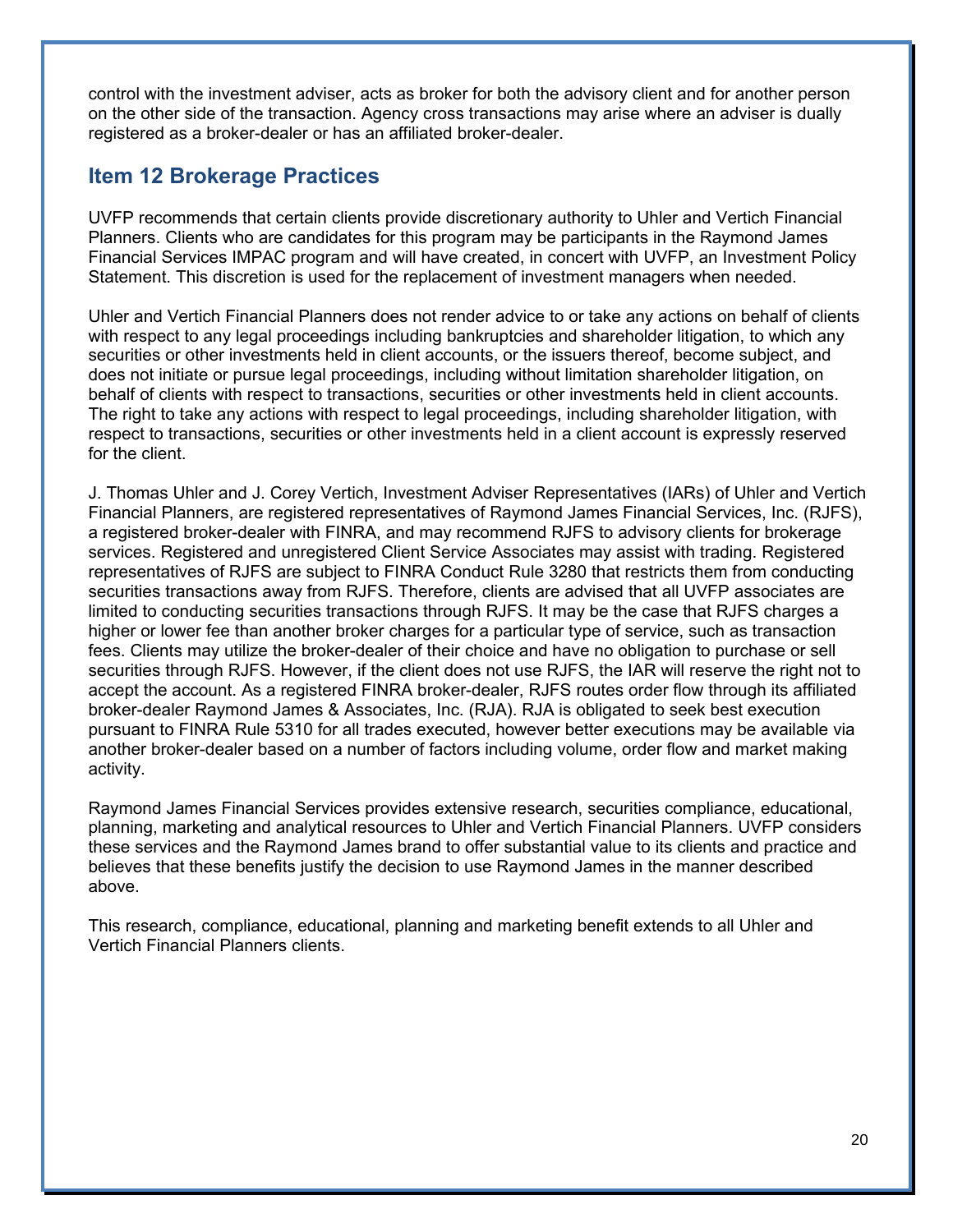# **Item 13 Review of Accounts**

Uhler and Vertich Financial Planners continuously monitors client's accounts to identify situations that may warrant specific actions be taken on behalf of a client's investments or their overall portfolio. Such review includes, but is not necessarily limited to, suitability, performance, asset allocation, change in investment objectives and risk tolerance, concentrations and prohibited products. In addition, Uhler and Vertich Financial Planners will be providing regular investment advice, review client portfolios, and communicate with clients at least annually. Reviews and meetings are conducted by J. Thomas Uhler and/or J. Corey Vertich.

At least quarterly, clients receive a brokerage statement from the firm's clearing broker-dealer, Raymond James and Associates (RJA). The brokerage statement contains the cash balance, type, name and amount of each security, the current market value of each security, account activity for the period, and when available, the unrealized gain or loss of each security. The client also receives a confirmation of each transaction from RJA, and if available and elected by the client, a monthly or quarterly trade confirmation report.

Additionally, Uhler and Vertich Financial Planners and Raymond James Financial Services offer clients online (internet) access to accounts. Through this service, clients have real time information available at any time.

# **Item 14 Client Referrals and Other Compensation**

As disclosed under the *Fees and Compensation* section in this brochure, persons providing investment advice on behalf of our firm are licensed insurance agents, and are registered representatives with Raymond James Financial Services ("RJFS"), a securities broker-dealer, and a member of the Financial Industry Regulatory Authority and the Securities Investor Protection Corporation. For information on the conflicts of interest this presents, and how we address these conflicts, refer to the *Fees and Compensation* section.

Uhler and Vertich Financial Planners ("UVFP") refer clients to other professional advisors. We do not accept compensation for such referrals.

From time-to-time, UVFP investment adviser representatives may receive economic benefit in the form of travel, meals and lodging for attendance at due diligence and educational meetings. Raymond James Financial Services and mutual fund firms through which UVFP invests client funds may provide these benefits.

Raymond James Financial Services sponsors national and regional conferences for professional development. Travel and lodging may be awarded by Raymond James based on individual and branch office production of fees and commissions. RJFS may also award cash gifts of no more than \$125 value annually to UVFP investment adviser representatives based on these same criteria. RJFS also provides restricted, non-qualified independent contractor stock options to IARs who meet certain criteria. These are awarded annually and are exercisable at a set price for one year beginning four years after issue.

We do not receive any compensation from any third party in connection with providing investment advice to you nor do we compensate any individual or firm for client referrals.

Refer to the *Brokerage Practices* section above for disclosures on research and other benefits we may receive resulting from our relationship with your account custodian.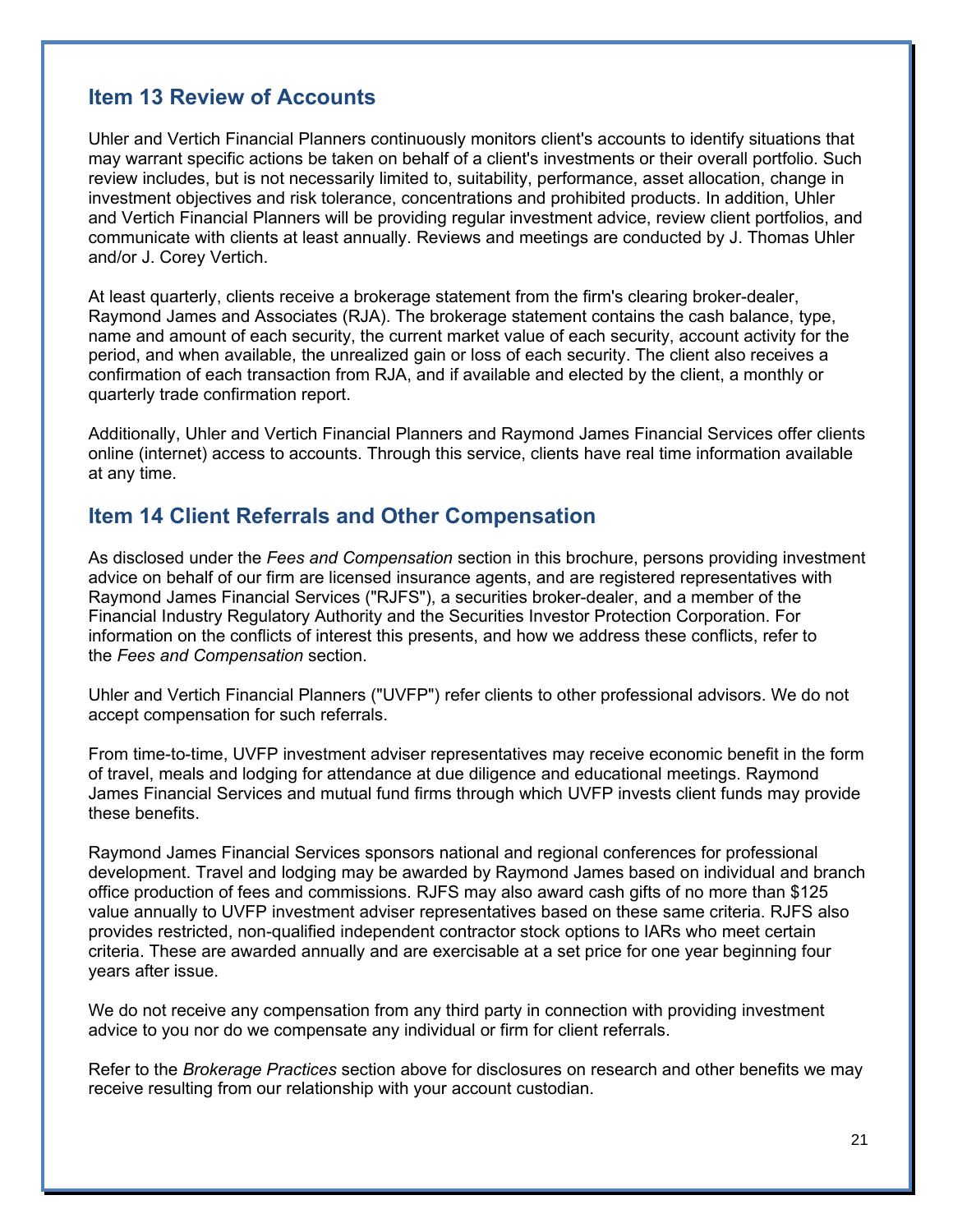Raymond James Financial Services also sponsors a non-contributory deferred compensation plan awarded to investment adviser representatives who meet certain criteria.

Subsidiaries of Raymond James Financial Services may also hold professional training programs to which UVFP Investment Adviser Representatives are invited and for which travel, lodging and meals may be provided.

UVFP investment adviser representatives may also attend lunches and dinners sponsored by mutual fund and money management firms for the purpose of informing UVFP investment adviser representatives about these firms. These meals may include food, beverages and entertainment and are regulated by the sponsoring firms.

Typically, the sponsors may offer to provide transportation, lodging and meals directly related to these meetings. In order to minimize any potential conflict of interest, Uhler and Vertich Financial Planners carefully supervises all such arrangements and determines the reasonableness of investment adviser representatives attending. In no case are decisions impacting client investments or the costs inherent in these investments made based on benefits received as a result of these due diligence meetings.

Sponsors of investment products may also provide speakers and bear the cost of meals for UVFP client events. To avoid a conflict of interest, only sponsors with investment products used in client portfolios, and therefore relevant to client interests, are invited to participate.

# **Item 15 Custody**

Client funds and securities are held in custody by Raymond James & Associates, an affiliate of Raymond James Financial Services. Raymond James & Associates is a member of the New York Stock Exchange and the Securities Investor Protection Corporation (SIPC).

Clients of Uhler and Vertich Financial Planners will receive statements from Raymond James & Associates at least quarterly. UVFP urges clients to carefully review these statements and question any items which are unclear. UVFP does not produce client statements.

# **Item 16 Investment Discretion**

Uhler and Vertich Financial Planners usually receives discretionary authority from clients at the outset of an advisory relationship. Clients who are candidates for this program may be participants in the Raymond James Financial Services Advisors IMPAC program and will have created, in concert with UVFP, an Investment Policy Statement. The discretion will be exercised in a manner consistent with the stated objectives of the Investment Policy Statement. This discretion is used for rebalancing of client portfolios and the replacement of mutual fund managers when needed.

Before we can buy or sell securities on your behalf, you must first sign our discretionary management agreement and the appropriate trading authorization forms.

You may grant our firm discretion over the selection and amount of securities to be purchased or sold for your account(s), the broker or dealer to be used for each transaction, and over the commission rates to be paid without obtaining your consent or approval prior to each transaction. You may specify investment objectives, guidelines, and/or impose certain conditions or investment parameters for your account(s). For example, you may specify that the investment in any particular stock or industry should not exceed specified percentages of the value of the portfolio and/or restrictions or prohibitions of transactions in the securities of a specific industry or security. Refer to the *Advisory Business* section in this Brochure for more information on our discretionary management services.